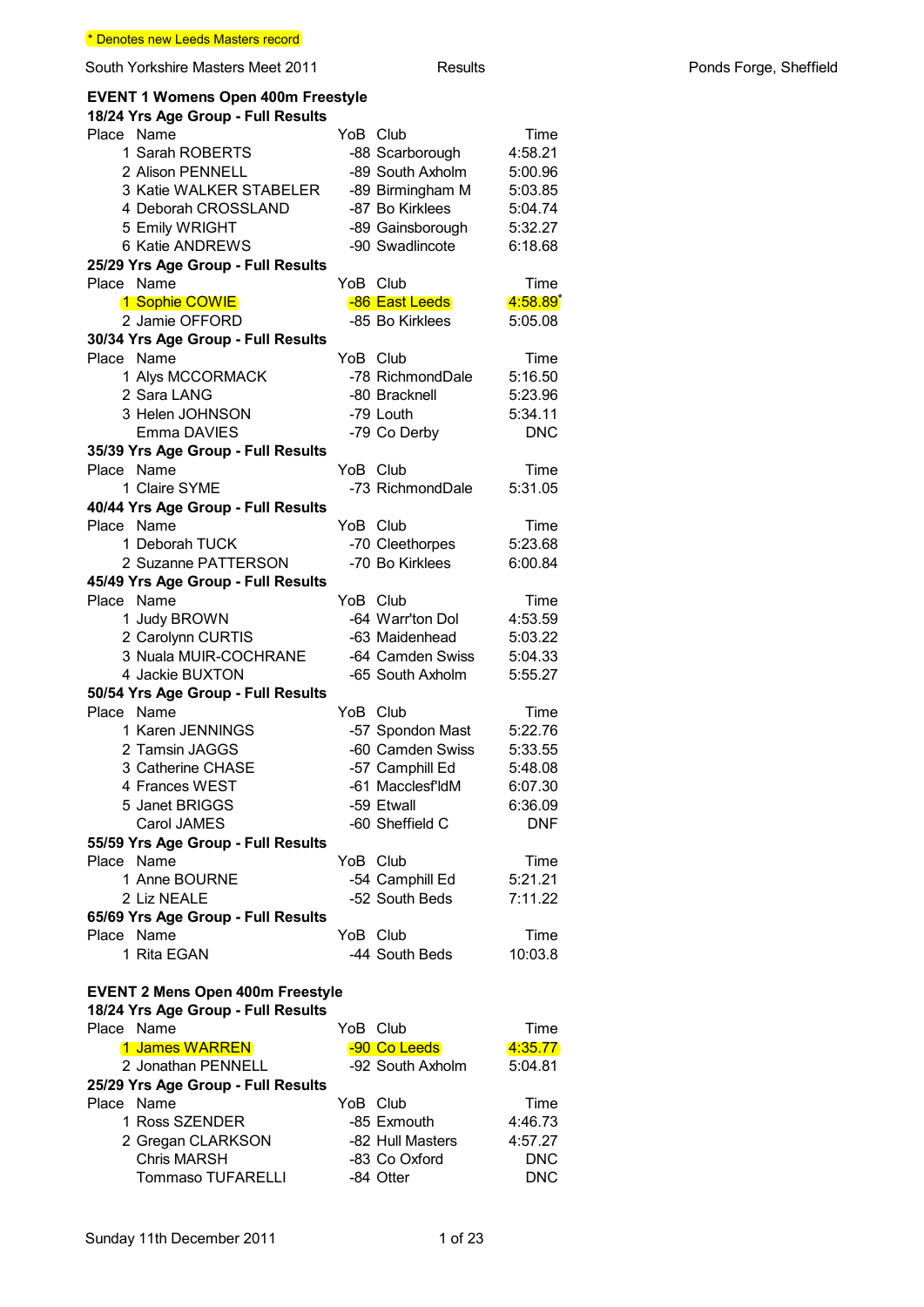| 30/34 Yrs Age Group - Full Results        |          |                   |            |
|-------------------------------------------|----------|-------------------|------------|
| Place Name                                |          | YoB Club          | Time       |
| 1 Paul NOBLE                              |          | -81 Hull Masters  | 4:41.63    |
| 2 James CALCUTT                           |          | -79 Co Sheffield  | 5:00.15    |
| 3 James LUGG                              |          | -81 Gainsborough  | 5:35.75    |
| 4 Sam MARSTERS                            |          | -78 Chapeltown    | 6:05.81    |
| 35/39 Yrs Age Group - Full Results        |          |                   |            |
| Place<br>Name                             |          | YoB Club          | Time       |
| 1 Gareth LEWIS                            |          | -72 Gloucester M  | 4:53.34    |
| 2 Gregory CLARKE                          |          | -72 South Axholm  | 5:31.39    |
| 40/44 Yrs Age Group - Full Results        |          |                   |            |
| Place Name                                | YoB Club |                   | Time       |
| 1 Colin OVINGTON                          |          | -69 Gates & Whick | 4:28.58    |
| 2 Simon LATHAM                            |          | -67 South Axholm  | 5:36.19    |
| <b>Neville KING</b>                       |          | -71 Exmouth       | <b>DNC</b> |
| 45/49 Yrs Age Group - Full Results        |          |                   |            |
| Place Name                                |          | YoB Club          | Time       |
| 1 Andrew GRISTWOOD                        |          | -64 Cleethorpes   | 4:39.37    |
| 2 Ian BRIERLEY                            |          | -66 Bo Kirklees   | 5:36.87    |
| 3 Tim JACKSON                             |          | -66 South Axholm  | 6:07.83    |
| <b>Matthew GRANT</b>                      |          | -64 Gates & Whick | <b>DNC</b> |
| 50/54 Yrs Age Group - Full Results        |          |                   |            |
| Place Name                                |          | YoB Club          | Time       |
| 1 Mark JONES                              |          | -60 Everton       | 4:50.14    |
|                                           |          |                   |            |
| 2 Peter FRENCH                            |          | -58 Co Newcastle  | 5:27.31    |
| 3 Kevin DEVINE                            |          | -57 RichmondDale  | 5:46.37    |
| 4 Kevin DUNNE                             |          | -57 South Axholm  | 6:46.21    |
| <b>Colin LEIPER</b>                       |          | -59 Birmingham M  | <b>DNC</b> |
| 60/64 Yrs Age Group - Full Results        |          |                   |            |
| Place<br>Name                             |          | YoB Club          | Time       |
| 1 Graham PADGETT                          |          | -47 Warr'ton Dol  | 5:25.67    |
| 2 Brian TAYLOR                            |          | -50 Adwick        | 6:07.82    |
| 3 David SWARBRICK                         |          | -51 Halifax       | 6:14.59    |
| 4 Christopher THORP                       |          | -50 Co Derby      | 6:22.39    |
| 65/69 Yrs Age Group - Full Results        |          |                   |            |
| Place Name                                |          | YoB Club          | Time       |
| 1 Duncan MCCREADIE                        |          | -45 Maidenhead    | 5:03.17    |
| 70 Yrs/Over Age Group - Full Results      |          |                   |            |
| Place Name                                |          | YoB Club          | Time       |
| 1 Harry BARROW                            |          | -38 Elland        | 6:43.09    |
| <b>2 Bill MOORE</b>                       |          | -37 East Leeds    | $6:45.27*$ |
|                                           |          |                   |            |
| <b>EVENT 3 Womens Open 50m Backstroke</b> |          |                   |            |
| 18/24 Yrs Age Group - Full Results        |          |                   |            |
| Place Name                                |          | YoB Club          | Time       |
| 1 Claire SHORTT                           |          | -87 Rotherham Mo  | 34.04      |
| 2 Alison PENNELL                          |          | -89 South Axholm  | 35.21      |
| 3 Laura HOLROYD                           |          | -89 South Axholm  | 36.46      |
| 4 Bryony SCOFFIN                          |          | -89 Guisborough   | 37.06      |
| 5 Sarah CLARK                             |          | -87 Hull Masters  | 37.40      |
| 6 Louise WIDRASCU                         |          | -88 Bradford      | 37.55      |
| <b>7 Hayley MELLOR</b>                    |          | -88 East Leeds    | 40.29      |
| 25/29 Yrs Age Group - Full Results        |          |                   |            |
| Place Name                                |          | YoB Club          | Time       |
| 1 Anna FENTON                             |          | -82 Camden Swiss  | 30.97      |
| 2 Vanessa GRAYSON                         |          | -86 Chapeltown    | 34.62      |
| 3 Fiona KINSELLA                          |          | -84 Cardiff Mast  | 35.03      |
|                                           |          |                   |            |
|                                           |          |                   |            |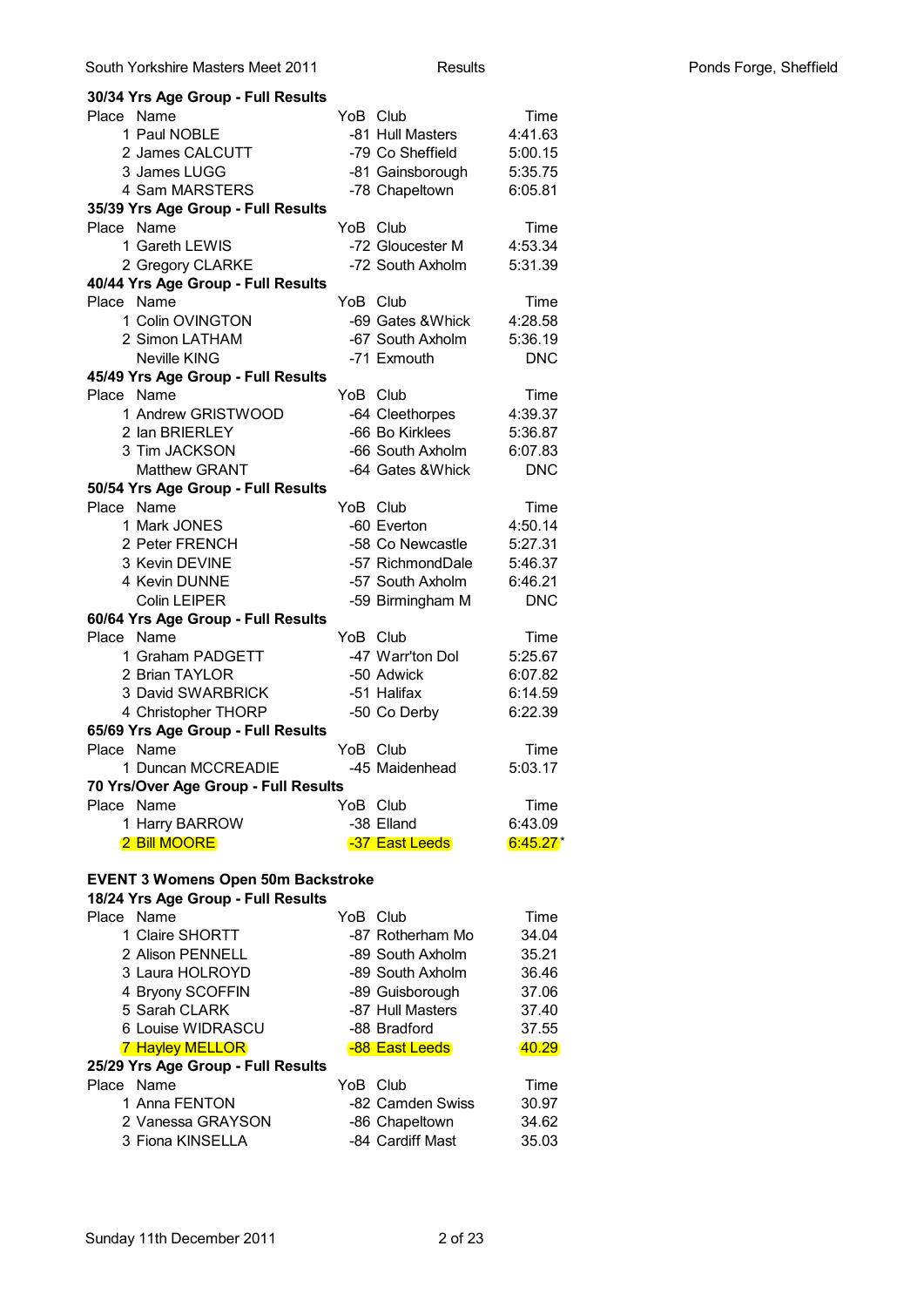| South Yorkshire Masters Meet 2011                |                  | <b>Results</b>   |            |
|--------------------------------------------------|------------------|------------------|------------|
| 30/34 Yrs Age Group - Full Results               |                  |                  |            |
| Place Name                                       | YoB Club         |                  | Time       |
| 1 Alison PEAKMAN                                 |                  | -79 Birmingham M | 32.02      |
| 2 Rachel WHITWELL                                | -80 Bo Kirklees  |                  | 33.71      |
| 3 Sara LANG                                      | -80 Bracknell    |                  | 36.45      |
| 4 Alison CANEY                                   | -78 Sheffield C  |                  | 40.22      |
| 35/39 Yrs Age Group - Full Results               |                  |                  |            |
| Place Name                                       | YoB Club         |                  | Time       |
| 1 Andrea JUTRZENKA                               | -76 East Leeds   |                  | 37.51      |
| 2 Sandra THURSFIELD                              | -72 Sheffield C  |                  | 39.15      |
| 3 Kaye ARBON                                     |                  | -72 NottmLeander | 40.31      |
| Amber BENSLEY                                    | -73 Louth        |                  | <b>DNC</b> |
| 40/44 Yrs Age Group - Full Results               |                  |                  |            |
| Place Name                                       | YoB Club         |                  | Time       |
| 1 Tarn WHITWORTH                                 | -67 Bradford     |                  | 37.66      |
| 2 Lynne DAWSON                                   | -67 Chapeltown   |                  | 38.40      |
| 45/49 Yrs Age Group - Full Results               |                  |                  |            |
| Place Name                                       | YoB Club         |                  | Time       |
| 1 Allie PRICE                                    | -65 Cardiff Mast |                  | 36.10      |
| 2 Carolyn IRVINE                                 | -63 Bo Kirklees  |                  | 36.55      |
| 3 Susan ARROWSMITH                               |                  | -62 NottmLeander | 38.14      |
|                                                  |                  |                  |            |
| 50/54 Yrs Age Group - Full Results<br>Place Name | YoB Club         |                  |            |
| 1 Helen TURNER                                   |                  | -61 Rotherham Mo | Time       |
|                                                  |                  |                  | 40.85      |
| 2 Jane MUGGLETON                                 | -61 Sheffield C  |                  | 46.64      |
| 3 Karen JONES                                    | -61 Prescot      |                  | 51.09      |
| 55/59 Yrs Age Group - Full Results               |                  |                  |            |
| Place Name                                       | YoB Club         |                  | Time       |
| 1 Wendy OFFORD                                   | -54 Bo Kirklees  |                  | 39.77      |
| 65/69 Yrs Age Group - Full Results               |                  |                  |            |
| Place Name                                       | YoB Club         |                  | Time       |
| 1 Jacqueline INGRAM                              |                  | -43 Birmingham M | 1:13.87    |
| 70 Yrs/Over Age Group - Full Results             |                  |                  |            |
| Place Name                                       | YoB Club         |                  | Time       |
| 1 Betty GRAYSON                                  | -35 Hull Masters |                  | 1:05.86    |
|                                                  |                  |                  |            |
| <b>EVENT 4 Mens Open 50m Backstroke</b>          |                  |                  |            |
| 18/24 Yrs Age Group - Full Results               |                  |                  |            |
| Place Name                                       | YoB Club         |                  | Time       |
| 1 Chris SANSOM                                   | -89 East Leeds   |                  | 29.07      |
| 2 Richard FRYER                                  | -93 East Leeds   |                  | 29.85      |
| 3 Filip MELOUN                                   | -90 Halifax      |                  | 29.98      |
| 4 Richard COOPER                                 | -93 Sheffield C  |                  | 31.02      |
| 5 James WOODCOCK                                 | -92 Wetherby     |                  | 32.74      |
| 6 Jonathan PENNELL                               | -92 South Axholm |                  | 33.09      |
| 7 Lee HORSLEY                                    | -90 Chapeltown   |                  | 33.93      |
| 25/29 Yrs Age Group - Full Results               |                  |                  |            |
| Place Name                                       | YoB Club         |                  | Time       |
| 1 David ELLIS                                    | -86 Co Manch Aq  |                  | 31.35      |
| 2 Adam TAPP                                      | -85 Exmouth      |                  | 32.95      |
| 3 Peter LEADBETTER                               | -84 South Beds   |                  | 34.34      |
| 4 Eric KNIGHTS                                   | -85 Hull Masters |                  | 34.52      |
| <b>Chris MARSH</b>                               | -83 Co Oxford    |                  | <b>DNC</b> |
|                                                  |                  |                  |            |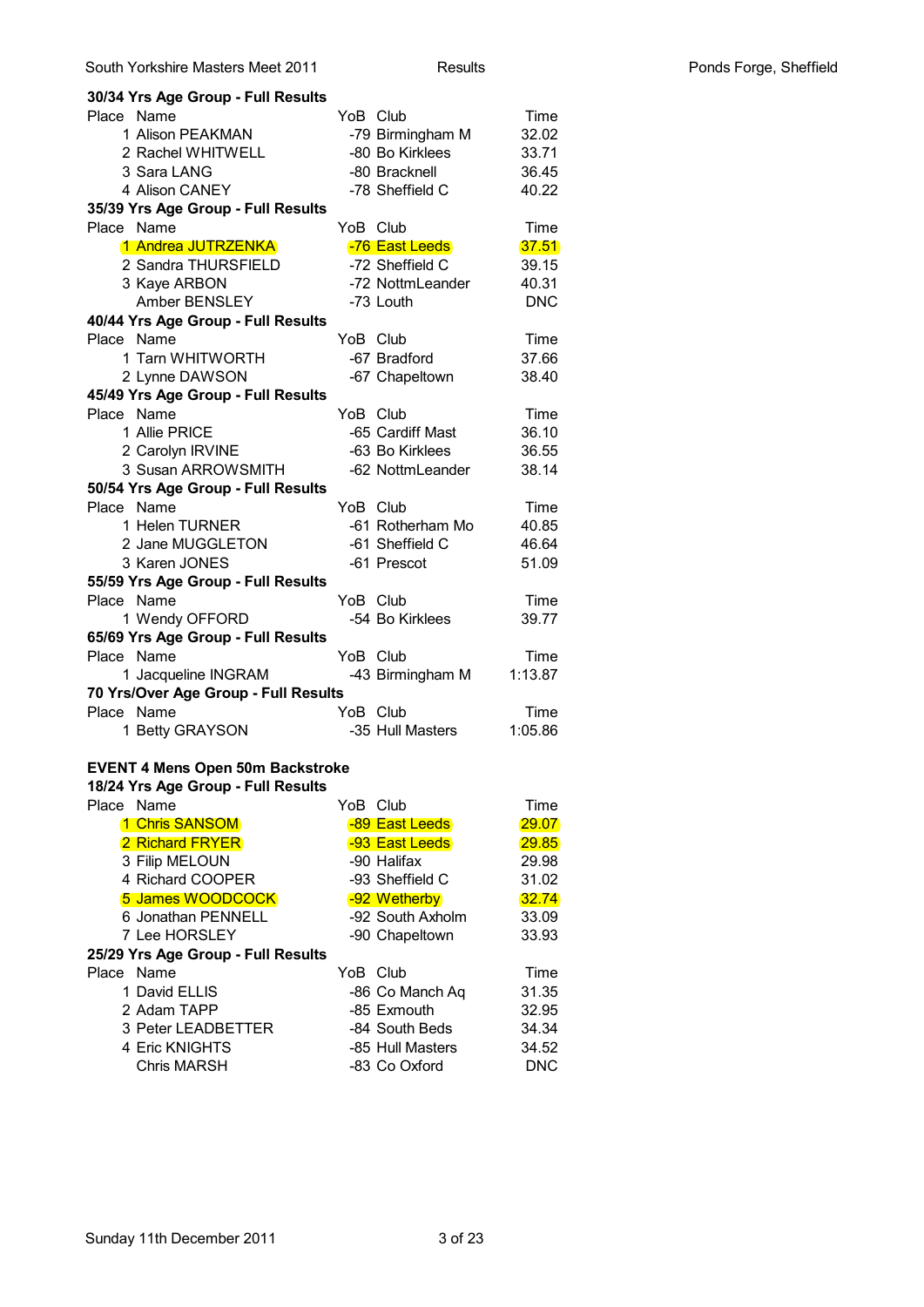|            | 30/34 Yrs Age Group - Full Results   |          |                  |              |
|------------|--------------------------------------|----------|------------------|--------------|
| Place Name |                                      | YoB Club |                  | Time         |
|            | 1 Robert HYDE                        |          | -81 Co Sheffield | 29.82        |
|            | 2 Enrico HAHN                        |          | -81 Otter        | 30.67        |
|            | 3 Robert SMALL                       |          | -79 Perry B & TS | 30.76        |
|            | 4 Benjamin MATTINSON                 |          | -81 Macclesf'ldM | 31.10        |
|            | 5 Oliver WHITE                       |          | -78 Exmouth      | 31.49        |
|            | 6 Gerard GILLESPIE                   |          | -79 Brent Dolph  | 33.05        |
|            | 7 Mathew BATER                       |          | -79 Amersham     | 33.69        |
|            | 8 Steven STURCH                      |          | -80 Co Sheffield | 34.17        |
|            | 9 Ross EMERY                         |          | -78 Perry B & TS | 34.25        |
|            | Christopher KNEE                     |          | -79 East Leeds   | <b>DNC</b>   |
|            | 35/39 Yrs Age Group - Full Results   |          |                  |              |
| Place Name |                                      | YoB Club |                  | Time         |
|            | 1 Gerald MORGAN                      |          | -74 Perry B & TS | 34.76        |
|            | 2 Christopher WEBSTER                |          | -72 Gainsborough | 35.29        |
|            | <b>3 Samuel PARKES</b>               |          | -76 East Leeds   | 36.27        |
|            | 4 Gareth LEWIS                       |          | -72 Gloucester M | 36.66        |
|            | 5 Andrew OLD                         |          | -76 Bebington    | 37.30        |
|            | <b>Robert EGAN</b>                   |          | -75 Kenilworth M | <b>DNC</b>   |
|            | 40/44 Yrs Age Group - Full Results   |          |                  |              |
| Place Name |                                      | YoB Club |                  | Time         |
|            | 1 Tony PEPPER                        |          | -67 Brent Dolph  | 34.58        |
|            | 2 Paul INGLE                         |          | -71 Etwall       | 36.59        |
|            | Craig MORRIS                         |          | -70 Worksop      | <b>DNC</b>   |
|            | 45/49 Yrs Age Group - Full Results   |          |                  |              |
| Place Name |                                      | YoB Club |                  | Time         |
|            | 1 Neil BRUNDLE                       |          | -66 Bradford     | 39.62        |
|            | 2 Andrew WEATHERILL                  |          | -65 York City    | 42.41        |
|            | 3 Keith SPENCE                       |          | -66 South Beds   | 42.88        |
|            | 50/54 Yrs Age Group - Full Results   |          |                  |              |
| Place Name |                                      | YoB Club |                  | Time         |
|            | 1 Robert WOODCOCK                    |          | -57 Wetherby     | <b>34.30</b> |
|            | 2 Mark JONES                         |          | -60 Everton      | 37.70        |
|            | 3 Kevin DEVINE                       |          | -57 RichmondDale | 41.92        |
|            | 4 Simon MERRETT                      |          | -60 Deben        | 42.06        |
|            | Stephen URWIN                        |          | -57 Newburn      | <b>DNC</b>   |
|            | David CARTLEDGE                      |          | -60 Modernians   | <b>DNC</b>   |
| Place Name | 55/59 Yrs Age Group - Full Results   | YoB Club |                  | Time         |
|            | 1 Trevor CLARK                       |          | -54 Kenilworth M | 33.04        |
|            | 2 Peter ILES                         |          | -53 South Beds   | 41.20        |
|            | 60/64 Yrs Age Group - Full Results   |          |                  |              |
| Place Name |                                      | YoB Club |                  | Time         |
|            | 1 Brian TAYLOR                       |          | -50 Adwick       | 40.76        |
|            | Peter KEEBLE                         |          | -51 Gainsborough | <b>DNC</b>   |
|            | 65/69 Yrs Age Group - Full Results   |          |                  |              |
| Place Name |                                      | YoB Club |                  | Time         |
|            | 1 Carl BUTLER                        |          | -44 RichmondDale | 44.06        |
|            | 70 Yrs/Over Age Group - Full Results |          |                  |              |
| Place Name |                                      | YoB Club |                  | Time         |
|            | 1 Bill MOORE                         |          | -37 East Leeds   | 46.67        |
|            | 2 Dennis HARRISON                    |          | -37 Hull Masters | 52.50        |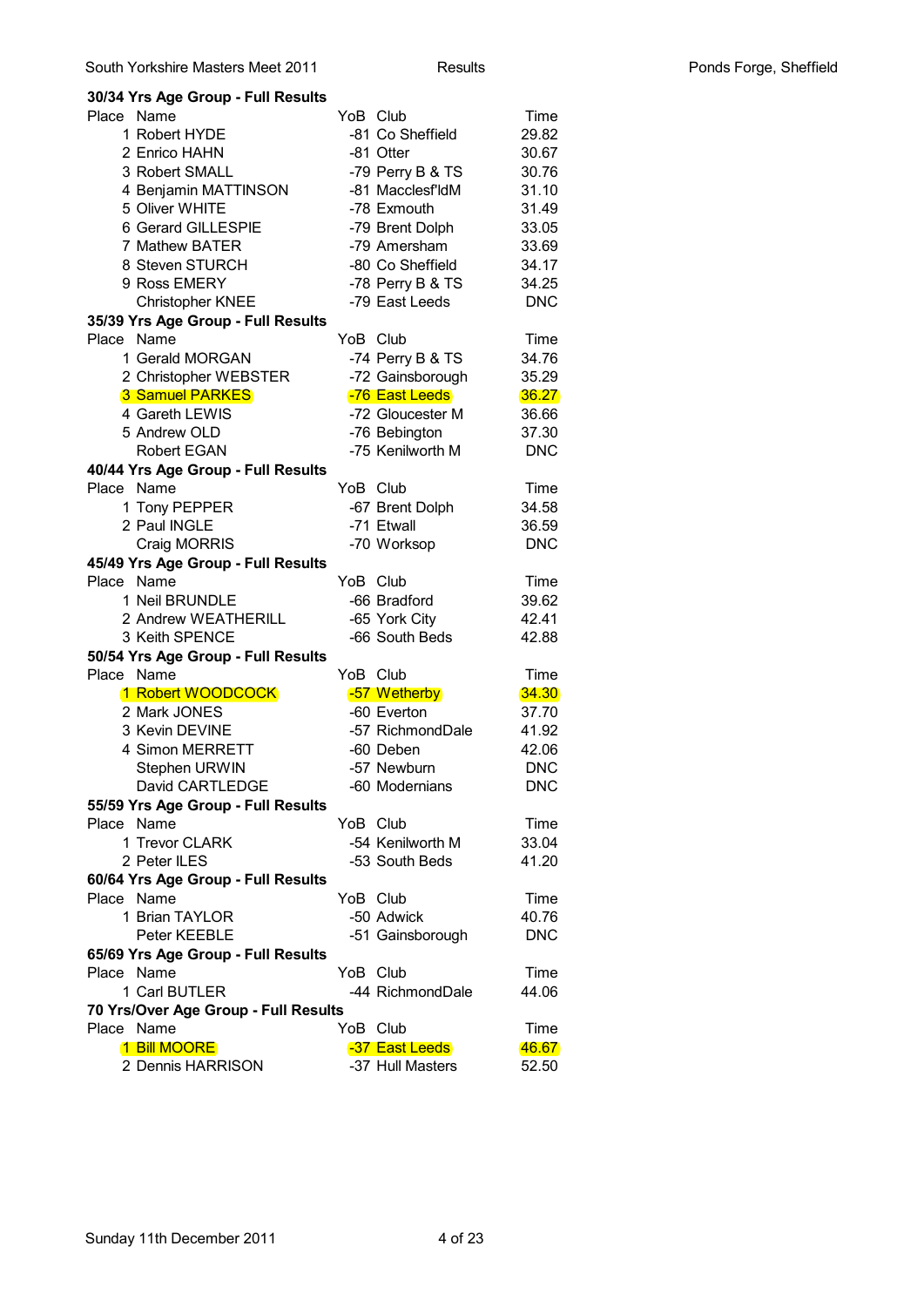| <b>EVENT 5 Womens Open 100m Butterfly</b> |                  |            |
|-------------------------------------------|------------------|------------|
| 18/24 Yrs Age Group - Full Results        |                  |            |
| Place Name                                | YoB Club         | Time       |
| 1 Alison PENNELL                          | -89 South Axholm | 1:12.17    |
| 25/29 Yrs Age Group - Full Results        |                  |            |
| Place Name                                | YoB Club         | Time       |
| 1 Abigail HUXTABLE                        | -84 Pocklington  | 1:16.89    |
| 30/34 Yrs Age Group - Full Results        |                  |            |
| Place Name                                | YoB Club         | Time       |
| 1 Victoria SMITH                          | -81 East Leeds   | $1:21.48*$ |
| Emma DAVIES                               | -79 Co Derby     | <b>DNC</b> |
| 35/39 Yrs Age Group - Full Results        |                  |            |
| Place Name                                | YoB Club         | Time       |
| Amber BENSLEY                             | -73 Louth        | <b>DNC</b> |
| 45/49 Yrs Age Group - Full Results        |                  |            |
| Place Name                                | YoB Club         | Time       |
| 1 Judy BROWN                              | -64 Warr'ton Dol | 1:14.85    |
| 55/59 Yrs Age Group - Full Results        |                  |            |
| Place Name                                | YoB Club         | Time       |
| 1 Christine GILLARD                       | -56 Calv Bing    | 1:41.11    |
|                                           |                  |            |
| <b>EVENT 6 Mens Open 100m Butterfly</b>   |                  |            |
| 25/29 Yrs Age Group - Full Results        |                  |            |
| Place Name                                | YoB Club         | Time       |
| 1 Andrew CZYZEWSKI                        | -83 Bo Kirklees  | 1:04.91    |
| 2 David ELLIS                             | -86 Co Manch Aq  | 1:05.18    |
| 3 Adam TAPP                               | -85 Exmouth      | 1:07.74    |
| 30/34 Yrs Age Group - Full Results        |                  |            |
| Place Name                                | YoB Club         | Time       |
| 1 Robert SMALL                            | -79 Perry B & TS | 1:06.21    |
| 2 Oliver WHITE                            | -78 Exmouth      | 1:11.70    |
| 35/39 Yrs Age Group - Full Results        |                  |            |
| Place Name                                | YoB Club         | Time       |
| 1 Edward CLAYTON                          | -76 G B Police   | 57.01      |
| 2 John DRAKE                              | -74 Swindon Dolp | 1:02.43    |
| 3 Gerald MORGAN                           | -74 Perry B & TS | 1:07.79    |
| 4 Matt LEACH                              | -76 Co Derby     | 1:09.68    |
| John SMITH                                | -76 Kenilworth M | <b>DNC</b> |
| 40/44 Yrs Age Group - Full Results        |                  |            |
| Place Name                                | YoB Club         | Time       |
| 1 Mark JOHNSON                            | -68 Louth        | 1:11.56    |
| 2 Stephen LANGFORD                        | -69 Birmingham M | 1:15.00    |
| 50/54 Yrs Age Group - Full Results        |                  |            |
| Name<br>Place                             | YoB Club         | Time       |
|                                           |                  |            |
| 1 Stephen ALLEN                           | -60 Hull Masters | 1:13.82    |
| 2 Mark JONES                              | -60 Everton      | 1:16.04    |
| Andrew SCUTT                              | -57 Co Sheffield | <b>DNC</b> |
| 55/59 Yrs Age Group - Full Results        |                  |            |
| Place Name                                | YoB Club         | Time       |
| 1 Malcolm CLARK                           | -56 East Leeds   | 1:20.11    |
| 60/64 Yrs Age Group - Full Results        |                  |            |
| Place Name                                | YoB Club         | Time       |
| 1 Keith ROTHWELL                          | -49 Arfon Mast   | 1:33.63    |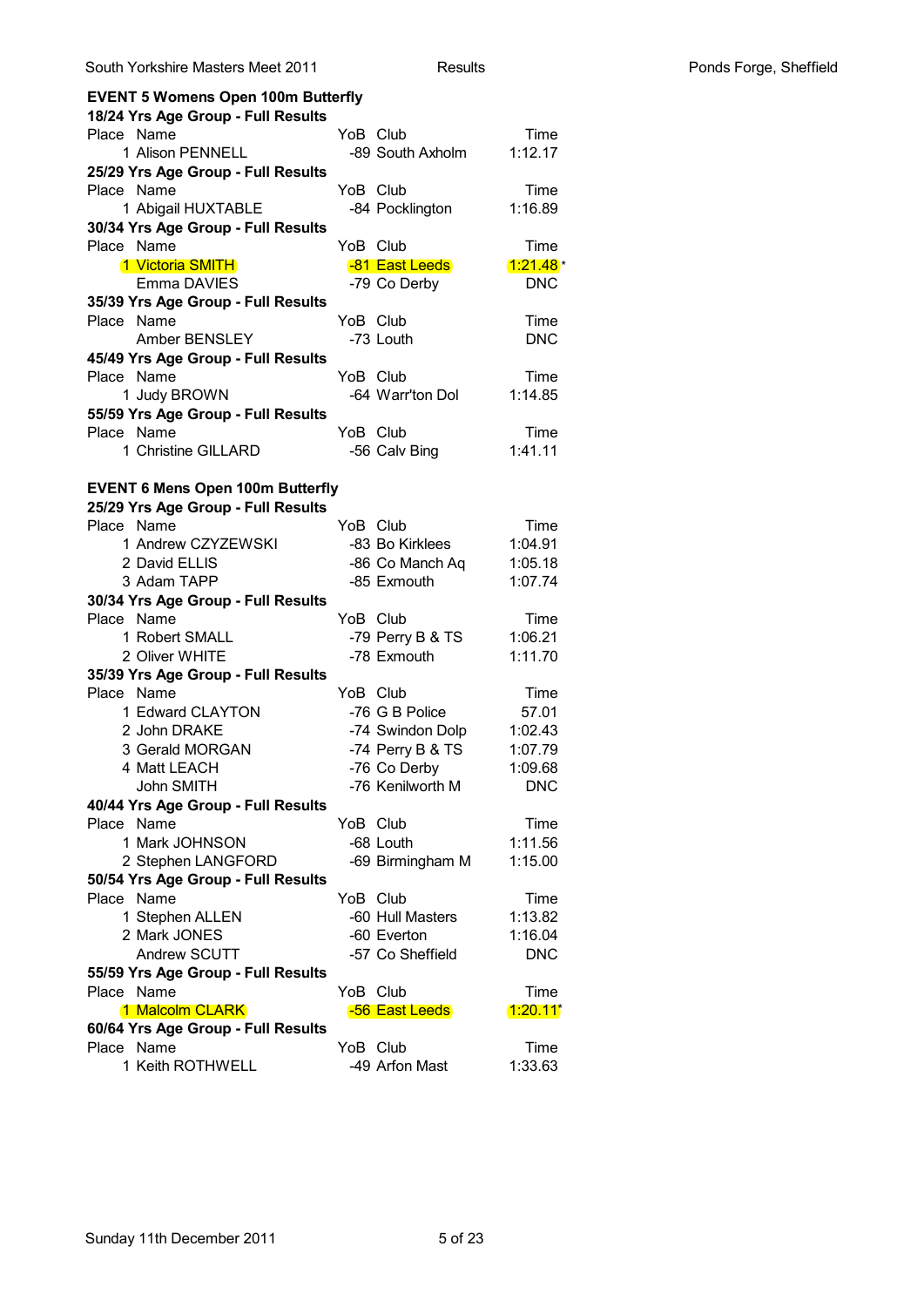| South Yorkshire Masters Meet 2011                                                  | <b>Results</b> |                                    |               |  |  |
|------------------------------------------------------------------------------------|----------------|------------------------------------|---------------|--|--|
| <b>EVENT 7 Womens Open 100m Medley Team</b><br>Womens 72+ 100m Medley Team         |                |                                    |               |  |  |
| Place Name                                                                         | A G            | Club                               | Time          |  |  |
| 1 South Axholme Sharks                                                             |                | South Axholm                       | 1:04.61       |  |  |
| 2 Rotherham Metro SC                                                               |                | Rotherham Mo                       | 1:06.85       |  |  |
| 3 East Leeds SC                                                                    |                | <b>East Leeds</b>                  | 1:07.44       |  |  |
| 4 Hull Masters SC                                                                  |                | <b>Hull Masters</b>                | 1:07.90       |  |  |
| <b>EVENT 8 Mens Open 100m Medley Team</b><br>Mens 72+ 100m Medley Team             |                |                                    |               |  |  |
| Place Name                                                                         |                | A.G Club                           | Time          |  |  |
| 1 East Leeds SC                                                                    |                | <b>East Leeds</b>                  | 55.36         |  |  |
| 2 South Axholme Sharks                                                             |                | South Axholm                       | 1:02.14       |  |  |
| <b>EVENT 9 Womens Open 100m Medley Team</b><br>Womens 120+ 100m Medley Team        |                |                                    |               |  |  |
| Place Name                                                                         | A G            | Club                               | Time          |  |  |
| 1 Richmond Dales                                                                   |                | RichmondDale                       | 1:07.43       |  |  |
| <b>EVENT 10 Mens Open 100m Medley Team</b>                                         |                |                                    |               |  |  |
| Mens Open 120+ Medley Team                                                         |                |                                    |               |  |  |
| Place Name                                                                         | A.G            | Club                               | Time<br>55.61 |  |  |
| 1 Perry Beeches<br>2 Borough of Kirklees SC                                        |                | Perry B & TS<br><b>Bo Kirklees</b> | 59.36         |  |  |
| 3 Hull Masters SC                                                                  |                | <b>Hull Masters</b>                | 1:01.72       |  |  |
|                                                                                    |                |                                    |               |  |  |
| <b>EVENT 11 Womens Open 100m Medley Team</b><br>Womens 160+ 100m Medley Team       |                |                                    |               |  |  |
| Place Name                                                                         | A.G            | Club                               | Time          |  |  |
| 1 Borough of Kirklees SC                                                           |                | <b>Bo Kirklees</b>                 | 1:04.49       |  |  |
| 2 Sheffield City SC                                                                |                | Sheffield C                        | 1:13.68       |  |  |
| 3 Hull Masters SC                                                                  |                | <b>Hull Masters</b>                | 1:24.22       |  |  |
| South Axholme Sharks                                                               |                | South Axholm                       | <b>DNC</b>    |  |  |
| <b>EVENT 12 Mens Open 100m Medley Team</b><br>Mens 160+ 100m Medley Team           |                |                                    |               |  |  |
| Name<br>Place                                                                      | A.G            | Club                               | Time          |  |  |
| 1 East Leeds SC                                                                    |                | <b>East Leeds</b>                  | 57.35         |  |  |
| 2 City of Sheffield                                                                |                | Co Sheffield                       | 1:00.08       |  |  |
| 3 Hull Masters SC                                                                  |                | <b>Hull Masters</b>                | 1:01.53       |  |  |
| 4 Armthorpe&District SC                                                            |                | Armthorpe                          | 1:06.23       |  |  |
| 5 South Axholme Sharks                                                             |                | South Axholm                       | 1:09.01       |  |  |
| <b>EVENT 13 Womens Open 50m Breaststroke</b><br>18/24 Yrs Age Group - Full Results |                |                                    |               |  |  |
| Place Name                                                                         |                | YoB Club                           | Time          |  |  |
| 1 Jessica MUNN                                                                     |                | -93 Dronfield                      | 36.54         |  |  |
| 2 Emily WRIGHT                                                                     |                | -89 Gainsborough                   | 38.08         |  |  |
| 3 Claire SHORTT                                                                    |                | -87 Rotherham Mo                   | 38.73         |  |  |
| 4 Laura HOLROYD                                                                    |                | -89 South Axholm                   | 39.14         |  |  |
| 5 Louise WIDRASCU                                                                  |                | -88 Bradford                       | 42.16         |  |  |
| <b>6 Hayley MELLOR</b>                                                             |                | -88 East Leeds                     | 44.31         |  |  |
| 7 Katie ANDREWS                                                                    |                | -90 Swadlincote                    | 48.29         |  |  |
| Emma MANBY<br>25/29 Yrs Age Group - Full Results                                   |                | -88 NottmLeander                   | <b>DNC</b>    |  |  |
| Place Name                                                                         |                | YoB Club                           | Time          |  |  |
| 1 Vanessa GRAYSON                                                                  |                | -86 Chapeltown                     | 36.34         |  |  |
| 2 Fiona KINSELLA                                                                   |                | -84 Cardiff Mast                   | 38.99         |  |  |
| 3 Abigail HUXTABLE                                                                 |                | -84 Pocklington                    | 40.33         |  |  |
|                                                                                    |                |                                    |               |  |  |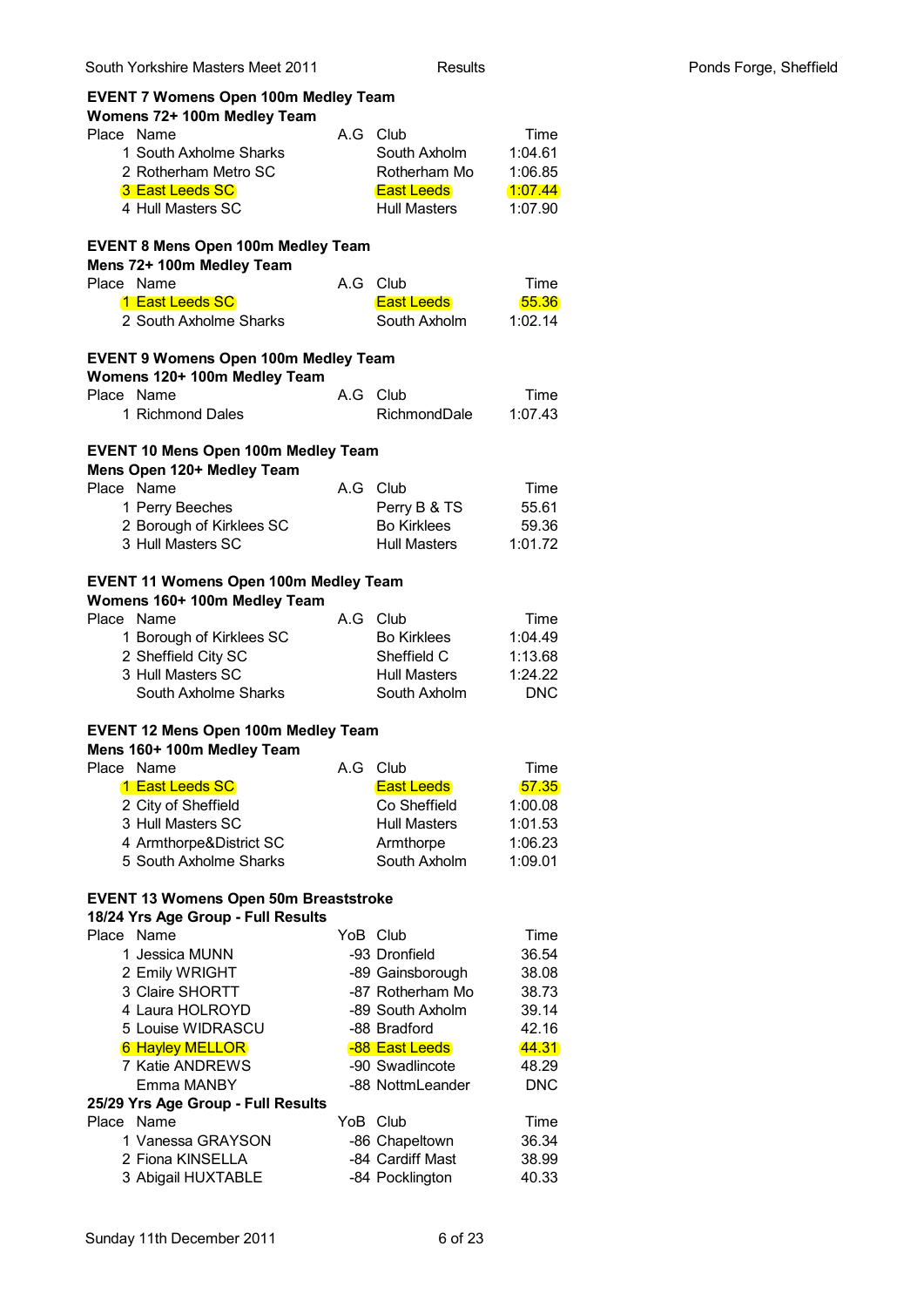| Place Name                                 | YoB Club  |                  | Time       |
|--------------------------------------------|-----------|------------------|------------|
| 1 Elizabeth MIRRLEES                       |           | -79 Macclesf'ldM | 40.67      |
| 2 Suzanne CLARK                            |           | -81 Hull Masters | 41.65      |
| 3 Sarah KINSEY                             |           | -79 Bo Kirklees  | 42.21      |
| 4 Kerry ARCHER                             |           | -80 Hull Masters | 44.60      |
| 5 Liz DEVANEY                              |           | -79 Hull Masters | 51.29      |
| 35/39 Yrs Age Group - Full Results         |           |                  |            |
| Place Name                                 | YoB Club  |                  | Time       |
| 1 Sheryl CLAPHAM                           |           | -76 Bradford     | 41.18      |
| 2 Kaye ARBON                               |           | -72 NottmLeander | 41.45      |
| 3 Aldona GREENWOOD                         |           | -74 Guildford Ct | 44.36      |
| 40/44 Yrs Age Group - Full Results         |           |                  |            |
| Place Name                                 | YoB Club  |                  | Time       |
| 1 Lisa DOBSON                              |           | -70 Halifax      | 37.40      |
| 2 Tarn WHITWORTH                           |           | -67 Bradford     | 39.55      |
| Sharon LOCK                                |           | -69 Melton M'bry | <b>DNC</b> |
| 45/49 Yrs Age Group - Full Results         |           |                  |            |
| Place Name                                 | YoB Club  |                  | Time       |
| 1 Claire HARRINGTON                        |           | -62 Deben        | 55.27      |
| 50/54 Yrs Age Group - Full Results         |           |                  |            |
| Place Name                                 | YoB Club  |                  | Time       |
| 1 Catherine CHASE                          |           | -57 Camphill Ed  | 42.80      |
| 2 Jane MUGGLETON                           |           | -61 Sheffield C  | 48.96      |
| 3 Karen JONES                              |           | -61 Prescot      | 56.82      |
| 55/59 Yrs Age Group - Full Results         |           |                  |            |
| Place Name                                 | YoB Club  |                  | Time       |
| Sally SHIELDS                              |           | -54 Bo Kirklees  | DQ ST-     |
| 60/64 Yrs Age Group - Full Results         |           |                  |            |
|                                            |           |                  | Time       |
| Place Name                                 | YoB Club  |                  |            |
| 1 Hilary CRICK                             |           | -49 Thirsk WH    | 49.40      |
| 65/69 Yrs Age Group - Full Results         |           |                  |            |
| Place Name                                 | YoB Club  |                  | Time       |
| 1 Rita EGAN                                |           | -44 South Beds   | 1:03.39    |
|                                            |           |                  |            |
| <b>EVENT 14 Mens Open 50m Breaststroke</b> |           |                  |            |
| 18/24 Yrs Age Group - Full Results         |           |                  |            |
| Place Name                                 | YoB Club  |                  | Time       |
| 1 Lee HORSLEY                              |           | -90 Chapeltown   | 36.64      |
| 2 Mathew SMITH                             |           | -90 Guisborough  | 36.83      |
| 3 Ian HANSFORD                             |           | -87 Gainsborough | 43.24      |
| 25/29 Yrs Age Group - Full Results         |           |                  |            |
| Place Name                                 | YoB Club  |                  | Time       |
| 1 David ELLIS                              |           | -86 Co Manch Aq  | 31.96      |
| 2 Andrew BALL                              |           | -84 Halifax      | 32.03      |
| 3 Ross SZENDER                             |           | -85 Exmouth      | 33.94      |
| 4 Simon MILLER                             |           | -86 Co Manch Aq  | 34.49      |
| 5 Adam TAPP                                |           | -85 Exmouth      | 36.09      |
| 30/34 Yrs Age Group - Full Results         |           |                  |            |
| Place Name                                 | YoB Club  |                  | Time       |
| 1 Robert SMALL                             |           | -79 Perry B & TS | 31.62      |
| 2 Benjamin MATTINSON                       |           | -81 Macclesf'ldM | 33.60      |
| 3 Enrico HAHN                              | -81 Otter |                  | 33.99      |
| 4 Stewart WORTHY                           |           | -78 Bo Kirklees  | 34.78      |
| 5 Steven STURCH                            |           | -80 Co Sheffield | 36.62      |
| 6 Mathew BATER                             |           | -79 Amersham     | 37.71      |
| 7 Ross EMERY                               |           | -78 Perry B & TS | 37.90      |
| 8 Mohamed ELNAGGAR                         |           | -80 Bo Kirklees  | 40.28      |

South Yorkshire Masters Meet 2011

30/34 Yrs Age Group - Full Results

Results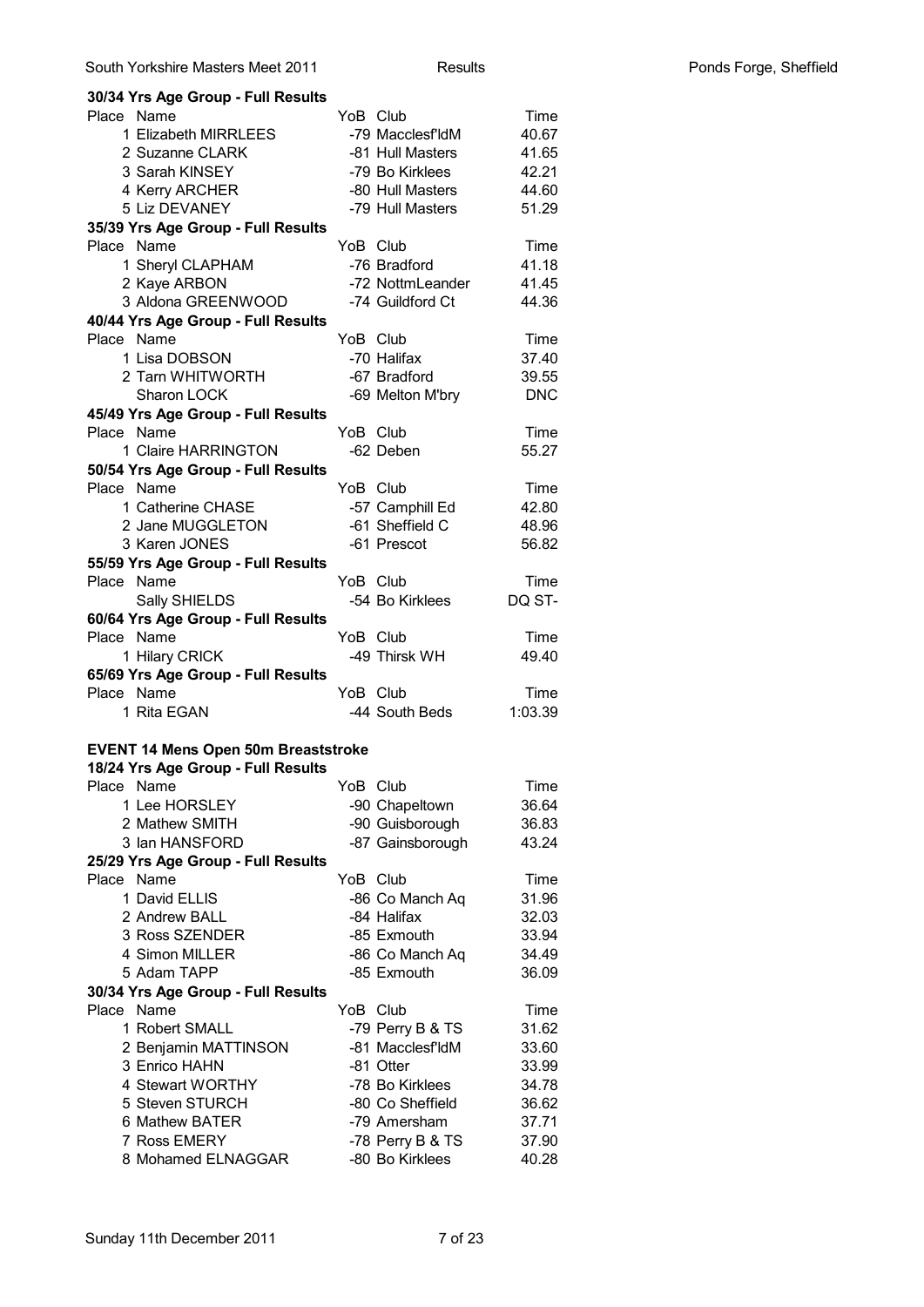#### **35/39 Yrs Age Group - Full Results** Place Name **YoB** Club Time 1 Timothy GLEESON -74 Co Sheffield 33.65 2 Samuel PARKES -76 East Leeds 35.52 3 Gregory CLARKE -72 South Axholm 36.52 4 Gerald MORGAN -74 Perry B & TS 36.65 5 Scott DAVISON -72 Co Sheffield 36.77 6 Steven MORRIS -72 Gainsborough 40.15 Paul BUTLER -72 Worksop DNC **40/44 Yrs Age Group - Full Results** Place Name **YoB** Club Time 1 Stephen VAUGHAN -70 Scunthorpe A 35.06 2 Paul INGLE -71 Etwall 38.26 Alan TURNER -68 Newburn DNC Neville KING **-71 Exmouth** DNC **45/49 Yrs Age Group - Full Results** Place Name **YoB** Club Time 1 Ian BRIERLEY -66 Bo Kirklees 37.54 2 Michael PEPPER -64 Rotherham Mo 38.34 3 Keith SPENCE -66 South Beds 40.67 4 Andrew WEATHERILL -65 York City 41.57 Matthew GRANT -64 Gates &Whick DNC Marcel SCHOLTEN -66 Modernians DNC Tim JACKSON -66 South Axholm DQ ST-Peter JACKSON - 66 East Leeds DQ ST-**50/54 Yrs Age Group - Full Results** Place Name **YoB** Club Time 1 Stephen ALLEN -60 Hull Masters 38.12 2 Michael DAWES -59 Rotherham Mo 38.99 3 Simon MERRETT -60 Deben 39.06 4 Mark JONES -60 Everton 39.70 5 Kevin DEVINE -57 RichmondDale 41.47 6 Kevin DUNNE -57 South Axholm 45.09 Stephen URWIN -57 Newburn DNC David CARTLEDGE -60 Modernians DNC **55/59 Yrs Age Group - Full Results** Place Name **YoB** Club Time 1 Trevor CLARK -54 Kenilworth M 36.84 **60/64 Yrs Age Group - Full Results** Place Name **YoB** Club Time 1 Brian TAYLOR -50 Adwick 37.49 2 Graham PADGETT - 47 Warr'ton Dol 41.20 3 Christopher TRUEMAN -47 UEA Norwich 41.88 4 Keith ROTHWELL -49 Arfon Mast 42.25 **65/69 Yrs Age Group - Full Results** Place Name **YoB** Club Time 1 Duncan MCCREADIE -45 Maidenhead 40.15 **70 Yrs/Over Age Group - Full Results** Place Name **YoB** Club Time 1 Keith INGRAM -40 Birmingham M 40.89 2 Bill MOORE **-37 East Leeds** 43.31 3 Ted EVANS -35 Otter 48.33  $35.52*$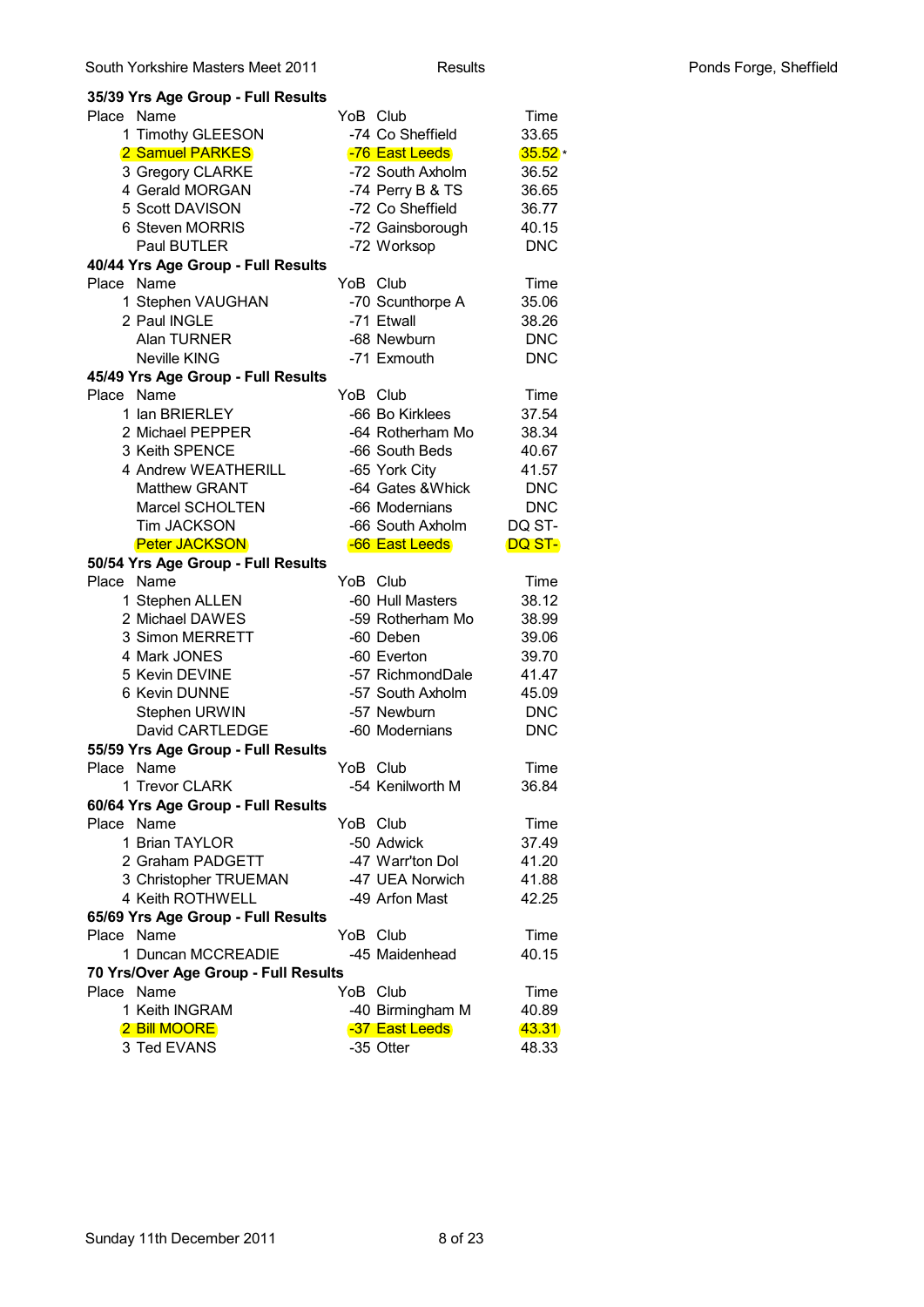# **EVENT 15 Womens Open 200m Freestyle**

| 18/24 Yrs Age Group - Full Results       |                  |            |
|------------------------------------------|------------------|------------|
| Place Name                               | YoB Club         | Time       |
| 1 Alison PENNELL                         | -89 South Axholm | 2:15.66    |
| 2 Laura BOWDEN                           | -87 Trafford Met | 2:16.07    |
| 3 Sarah ROBERTS                          | -88 Scarborough  | 2:24.99    |
| 25/29 Yrs Age Group - Full Results       |                  |            |
| Place Name                               | YoB Club         | Time       |
| 1 Jamie OFFORD                           | -85 Bo Kirklees  | 2:17.17    |
| 2 Natalie TAYLOR                         | -82 Sheffield C  | 2:25.42    |
| 30/34 Yrs Age Group - Full Results       |                  |            |
| Place Name                               | YoB Club         | Time       |
| 1 Alys MCCORMACK                         | -78 RichmondDale | 2:29.52    |
| Emma DAVIES                              | -79 Co Derby     | <b>DNC</b> |
| 35/39 Yrs Age Group - Full Results       |                  |            |
| Place Name                               | YoB Club         | Time       |
| 1 Claire SYME                            | -73 RichmondDale | 2:33.44    |
| 40/44 Yrs Age Group - Full Results       |                  |            |
| Place Name                               | YoB Club         | Time       |
| Sharon LOCK                              | -69 Melton M'bry | <b>DNC</b> |
| 45/49 Yrs Age Group - Full Results       |                  |            |
| Place Name                               | YoB Club         | Time       |
| 1 Judy BROWN                             | -64 Warr'ton Dol | 2:20.95    |
| 2 Allie PRICE                            | -65 Cardiff Mast | 2:30.50    |
| 3 Carolyn IRVINE                         | -63 Bo Kirklees  | 2:43.71    |
| 4 Nuala MUIR-COCHRANE                    | -64 Camden Swiss | 2:44.42    |
| 5 Susan ARROWSMITH                       | -62 NottmLeander | 2:46.13    |
| 6 Claire HARRINGTON                      | -62 Deben        | 3:51.80    |
| 50/54 Yrs Age Group - Full Results       |                  |            |
| Place Name                               | YoB Club         | Time       |
| 1 Tamsin JAGGS                           | -60 Camden Swiss | 2:36.87    |
| 2 Helen TURNER                           | -61 Rotherham Mo | 2:50.21    |
| 3 Janet BRIGGS                           | -59 Etwall       | 3:12.32    |
| 55/59 Yrs Age Group - Full Results       |                  |            |
| Place Name                               | YoB Club         | Time       |
| 1 Anne BOURNE                            | -54 Camphill Ed  | 2:33.89    |
| 2 Christine GILLARD                      | -56 Calv Bing    | 2:51.35    |
| 3 Liz NEALE                              | -52 South Beds   | 3:25.70    |
|                                          |                  |            |
| <b>EVENT 16 Mens Open 200m Freestyle</b> |                  |            |
| 18/24 Yrs Age Group - Full Results       |                  |            |
| Place Name                               | YoB Club         | Time       |
| <b>1 Richard FRYER</b>                   | -93 East Leeds   | 2:04.11    |
| 2 James WOODCOCK                         | -92 Wetherby     | 2:20.78    |
| 25/29 Yrs Age Group - Full Results       |                  |            |
| Place<br>Name                            | YoB Club         | Time       |
| 1 Gregan CLARKSON                        | -82 Hull Masters | 2:20.64    |
| <b>Tommaso TUFARELLI</b>                 | -84 Otter        | <b>DNC</b> |
| 30/34 Yrs Age Group - Full Results       |                  |            |
| Place Name                               | YoB Club         | Time       |
| 1 Paul NOBLE                             | -81 Hull Masters | 2:12.27    |
| 2 James CALCUTT                          | -79 Co Sheffield |            |
| 3 James LUGG                             |                  | 2:18.38    |
|                                          | -81 Gainsborough | 2:30.32    |
| 4 Sam MARSTERS                           | -78 Chapeltown   | 2:44.91    |
| 35/39 Yrs Age Group - Full Results       |                  |            |
| Place Name                               | YoB Club         | Time       |
| 1 Andrew OLD                             | -76 Bebington    | 2:29.25    |
| John SMITH                               | -76 Kenilworth M | DNC .      |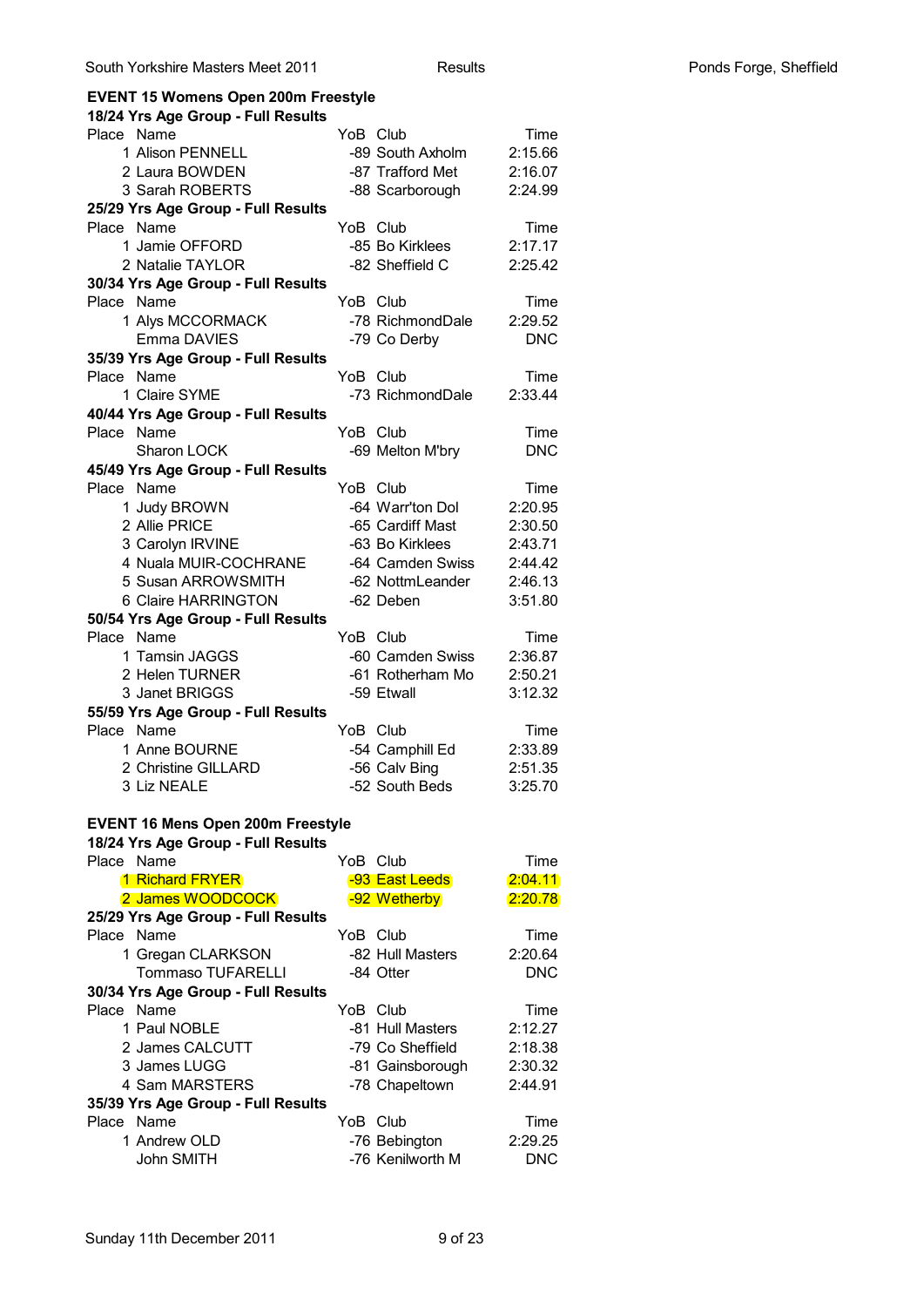| 40/44 Yrs Age Group - Full Results                    |          |                   |             |
|-------------------------------------------------------|----------|-------------------|-------------|
| Place Name                                            | YoB Club |                   | Time        |
| 1 Colin OVINGTON                                      |          | -69 Gates & Whick | 2:08.66     |
| 2 Mark JOHNSON                                        |          | -68 Louth         | 2:21.75     |
| 3 Stephen LANGFORD                                    |          | -69 Birmingham M  | 2:24.82     |
| 45/49 Yrs Age Group - Full Results                    |          |                   |             |
| Place Name                                            | YoB Club |                   | Time        |
| 1 Andrew GRISTWOOD                                    |          | -64 Cleethorpes   | 2:13.68     |
| 50/54 Yrs Age Group - Full Results                    |          |                   |             |
| Place Name                                            | YoB Club |                   | Time        |
| 1 Mark JONES                                          |          | -60 Everton       | 2:21.92     |
| 2 Robert WOODCOCK                                     |          | -57 Wetherby      | $2:27.26^*$ |
| 3 Peter FRENCH                                        |          | -58 Co Newcastle  | 2:33.61     |
| 4 Kevin DEVINE                                        |          | -57 RichmondDale  | 2:42.94     |
| 5 Kevin DUNNE                                         |          | -57 South Axholm  | 3:10.48     |
| Colin LEIPER                                          |          | -59 Birmingham M  | <b>DNC</b>  |
| 55/59 Yrs Age Group - Full Results                    |          |                   |             |
| Place Name                                            | YoB Club |                   | Time        |
| 1 Peter ILES                                          |          | -53 South Beds    | 2:33.60     |
| 60/64 Yrs Age Group - Full Results                    |          |                   |             |
| Place Name                                            | YoB Club |                   | Time        |
| 1 Graham PADGETT                                      |          | -47 Warr'ton Dol  | 2:37.68     |
| 2 David SWARBRICK                                     |          | -51 Halifax       | 3:01.22     |
| 3 Keith ROTHWELL                                      |          | -49 Arfon Mast    | 3:03.12     |
| 65/69 Yrs Age Group - Full Results                    |          |                   |             |
| Place Name                                            | YoB Club |                   | Time        |
| 1 Carl BUTLER                                         |          | -44 RichmondDale  | 3:10.32     |
| 70 Yrs/Over Age Group - Full Results                  |          |                   |             |
| Place Name                                            | YoB Club |                   | Time        |
| 1 Harry BARROW                                        |          | -38 Elland        | 3:10.02     |
| 2 Dennis HARRISON                                     |          | -37 Hull Masters  | 3:24.48     |
|                                                       |          |                   |             |
| <b>EVENT 17 Womens Open 50m Butterfly</b>             |          |                   |             |
| 18/24 Yrs Age Group - Full Results                    |          |                   |             |
| Place Name<br>1 Claire SHORTT                         | YoB Club |                   | Time        |
|                                                       |          | -87 Rotherham Mo  | 32.43       |
| 2 Emily WRIGHT<br>3 Louise WIDRASCU                   |          | -89 Gainsborough  | 34.26       |
|                                                       |          | -88 Bradford      | 36.37       |
| 4 Hayley MELLOR<br>25/29 Yrs Age Group - Full Results |          | -88 East Leeds    | 37.32       |
| Place Name                                            | YoB Club |                   | Time        |
| 1 Fiona KINSELLA                                      |          | -84 Cardiff Mast  | 32.91       |
| 2 Sarah LIVESEY                                       |          | -86 Co Sheffield  | 32.95       |
| 3 Natalie TAYLOR                                      |          | -82 Sheffield C   | 34.14       |
| 4 Abigail HUXTABLE                                    |          | -84 Pocklington   | 35.21       |
| 5 Kimberley CLARKSON                                  |          | -84 Hull Masters  | 36.46       |
| 30/34 Yrs Age Group - Full Results                    |          |                   |             |
| Place Name                                            | YoB Club |                   | Time        |
| 1 Helen JOHNSON                                       |          | -79 Louth         | 34.37       |
| 2 Victoria SMITH                                      |          | -81 East Leeds    | $35.48*$    |
| 3 Alison CANEY                                        |          | -78 Sheffield C   | 38.81       |
| 35/39 Yrs Age Group - Full Results                    |          |                   |             |
| Place Name                                            | YoB Club |                   | Time        |
| 1 Sheryl CLAPHAM                                      |          | -76 Bradford      | 37.09       |
| 2 Kaye ARBON                                          |          | -72 NottmLeander  | 38.15       |
| Amber BENSLEY                                         |          | -73 Louth         | <b>DNC</b>  |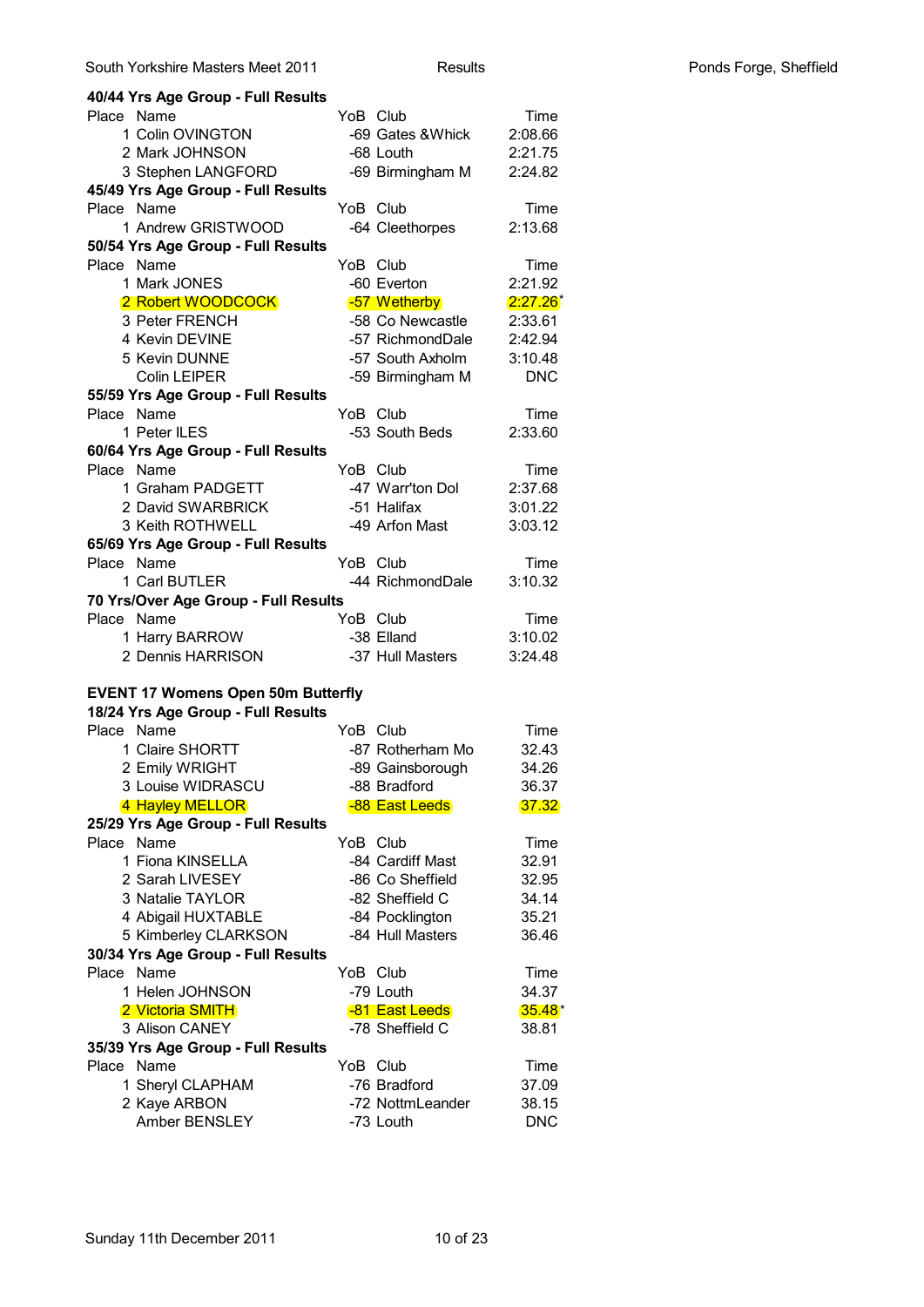| 40/44 Yrs Age Group - Full Results      |          |                                    |                |
|-----------------------------------------|----------|------------------------------------|----------------|
| Place Name                              |          | YoB Club                           | Time           |
| 1 Lynne DAWSON                          |          | -67 Chapeltown                     | 40.61          |
| 2 Helen DAVIES                          |          | -67 South Beds                     | 42.18          |
| 45/49 Yrs Age Group - Full Results      |          |                                    |                |
| Place Name                              |          | YoB Club                           | Time           |
| 1 Carolynn CURTIS                       |          | -63 Maidenhead                     | 32.48          |
| 2 Allie PRICE                           |          | -65 Cardiff Mast                   | 34.04          |
| 3 Jackie BUXTON                         |          | -65 South Axholm                   | 38.61          |
| 50/54 Yrs Age Group - Full Results      |          |                                    |                |
| Place Name                              |          | YoB Club                           | Time           |
| 1 Frances WEST                          |          | -61 Macclesf'ldM                   | 38.58          |
| 2 Catherine CHASE                       |          | -57 Camphill Ed                    | 39.39          |
| 3 Carol JAMES                           |          | -60 Sheffield C                    | 45.45          |
| Jane MUGGLETON                          |          | -61 Sheffield C                    | <b>DNC</b>     |
| 55/59 Yrs Age Group - Full Results      |          |                                    |                |
| Place Name                              |          | YoB Club                           | Time           |
| 1 Wendy OFFORD                          |          | -54 Bo Kirklees                    | 39.02          |
| 2 Christine GILLARD                     |          | -56 Calv Bing                      | 43.42          |
| 60/64 Yrs Age Group - Full Results      |          |                                    |                |
| Place Name                              |          | YoB Club                           | Time           |
| 1 Hilary CRICK                          |          | -49 Thirsk WH                      | 51.35          |
| 70 Yrs/Over Age Group - Full Results    |          |                                    |                |
| Place Name                              |          | YoB Club                           | Time           |
| 1 Betty GRAYSON                         |          | -35 Hull Masters                   | 1:11.40        |
|                                         |          |                                    |                |
| <b>EVENT 18 Mens Open 50m Butterfly</b> |          |                                    |                |
| 18/24 Yrs Age Group - Full Results      |          |                                    |                |
| Place Name                              |          | YoB Club                           | Time           |
| 1 Filip MELOUN                          |          | -90 Halifax                        | 29.05          |
| 2 Jonathan PENNELL<br>3 Lee HORSLEY     |          | -92 South Axholm                   | 29.57          |
|                                         |          | -90 Chapeltown                     | 29.77          |
| 25/29 Yrs Age Group - Full Results      |          | YoB Club                           |                |
| Place Name<br>1 Ross SZENDER            |          | -85 Exmouth                        | Time<br>27.71  |
|                                         |          |                                    | 28.29          |
| 2 David ELLIS<br>3 Andrew CZYZEWSKI     |          | -86 Co Manch Aq<br>-83 Bo Kirklees |                |
| 4 Andrew BALL                           |          | -84 Halifax                        | 28.52<br>29.20 |
| 5 Simon MILLER                          |          | -86 Co Manch Aq                    | 30.63          |
| 6 Eric KNIGHTS                          |          | -85 Hull Masters                   | 33.69          |
| 30/34 Yrs Age Group - Full Results      |          |                                    |                |
| Place Name                              |          | YoB Club                           | Time           |
| 1 Robert SMALL                          |          | -79 Perry B & TS                   | 27.64          |
| 2 Enrico HAHN                           |          | -81 Otter                          | 28.51          |
| 3 Gerard GILLESPIE                      |          | -79 Brent Dolph                    | 30.82          |
| 4 Ross EMERY                            |          | -78 Perry B & TS                   | 31.48          |
| 5 Mohamed ELNAGGAR                      |          | -80 Bo Kirklees                    | 41.49          |
| <b>Christopher KNEE</b>                 |          | -79 East Leeds                     | <b>DNC</b>     |
| 35/39 Yrs Age Group - Full Results      |          |                                    |                |
| Place<br>Name                           | YoB Club |                                    | Time           |
| 1 John DRAKE                            |          | -74 Swindon Dolp                   | 27.73          |
| 2 Gerald MORGAN                         |          | -74 Perry B & TS                   | 29.66          |
| 3 Matt LEACH                            |          | -76 Co Derby                       | 29.67          |
| 4 Christopher WEBSTER                   |          | -72 Gainsborough                   | 30.47          |
| 5 Gregory CLARKE                        |          | -72 South Axholm                   | 31.80          |
| 6 Andrew OLD                            |          | -76 Bebington                      | 34.72          |
| 7 Rik DAVIS                             |          | -72 Bradford                       | 38.20          |
| Paul BUTLER                             |          | -72 Worksop                        | <b>DNC</b>     |
| John SMITH                              |          | -76 Kenilworth M                   | <b>DNC</b>     |
|                                         |          |                                    |                |

South Yorkshire Masters Meet 2011

Results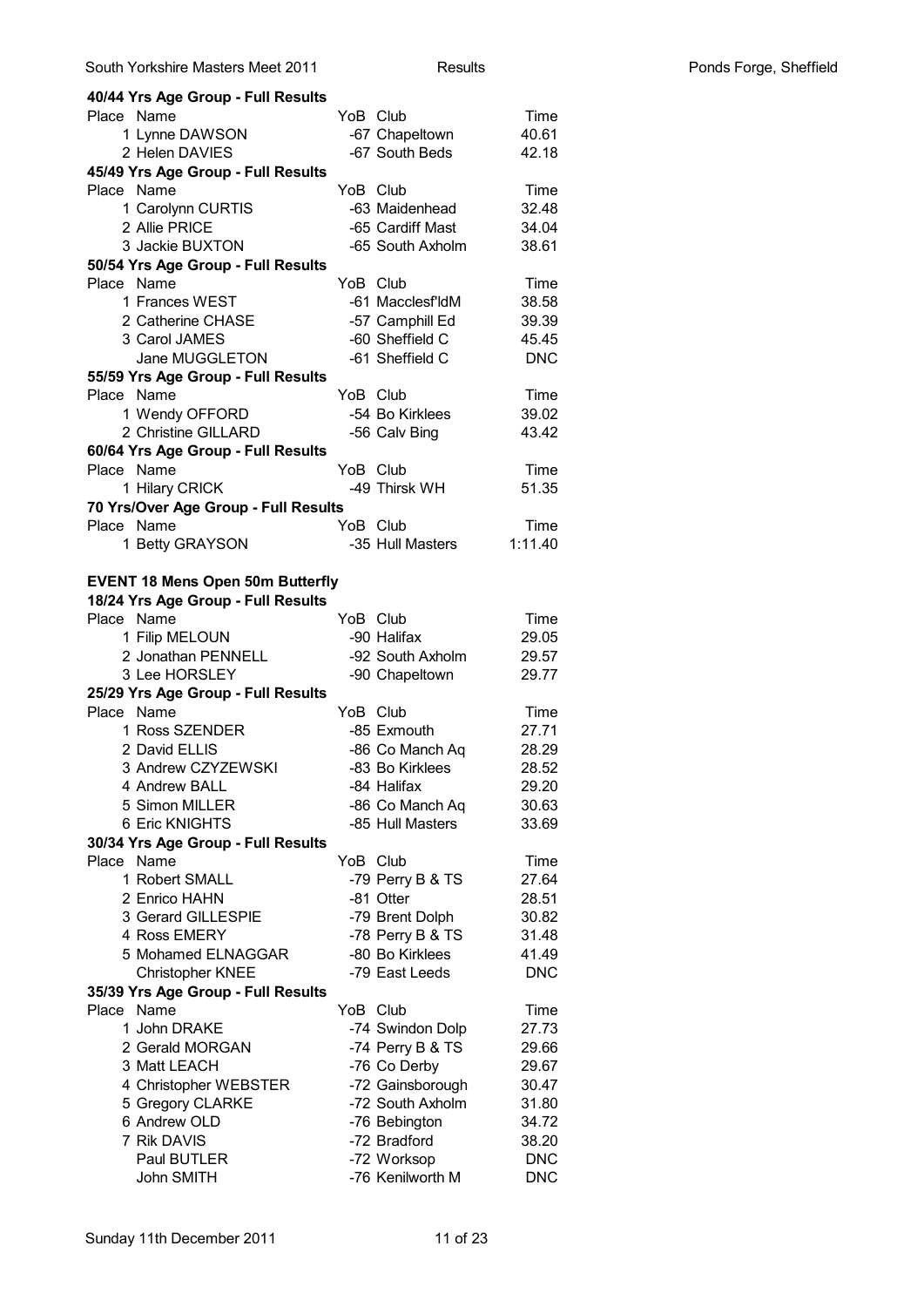| 40/44 Yrs Age Group - Full Results                                                |          |                  |                   |
|-----------------------------------------------------------------------------------|----------|------------------|-------------------|
| Place Name                                                                        | YoB Club |                  | Time              |
| 1 Mark JOHNSON                                                                    |          | -68 Louth        | 31.53             |
| 2 Paul INGLE                                                                      |          | -71 Etwall       | 31.59             |
| 3 Stephen VAUGHAN                                                                 |          | -70 Scunthorpe A | 32.14             |
| 4 Colin CAMPBELL                                                                  |          | -70 York City    | 33.48             |
| 5 Simon LATHAM                                                                    |          | -67 South Axholm | 34.29             |
| 45/49 Yrs Age Group - Full Results                                                |          |                  |                   |
| Place Name                                                                        | YoB Club |                  | Time              |
| 1 Michael PEPPER                                                                  |          | -64 Rotherham Mo | 31.79             |
| 2 Andrew WEATHERILL                                                               |          | -65 York City    | 35.91             |
| 3 Jari GODDARD                                                                    |          | -63 Gainsborough | 36.14             |
| 4 Neil BRUNDLE                                                                    |          | -66 Bradford     | 38.99             |
| 50/54 Yrs Age Group - Full Results                                                |          |                  |                   |
| Place Name                                                                        | YoB Club |                  | Time              |
| 1 Andrew SCUTT                                                                    |          | -57 Co Sheffield | 33.51             |
| 2 Mark JONES                                                                      |          | -60 Everton      | 35.07             |
| 3 David EDDOWES                                                                   |          | -59 Bo Kirklees  | 39.70             |
| Stephen URWIN                                                                     |          | -57 Newburn      | <b>DNC</b>        |
| 55/59 Yrs Age Group - Full Results                                                |          |                  |                   |
| Place Name                                                                        | YoB Club |                  | Time              |
| 1 Peter ILES                                                                      |          | -53 South Beds   | 34.03             |
| 2 Malcolm CLARK<br>3 Bruce NAYLOR                                                 |          | -56 East Leeds   | $35.68*$<br>45.32 |
|                                                                                   |          | -56 South Axholm |                   |
| 60/64 Yrs Age Group - Full Results<br>Place Name                                  |          | YoB Club         | Time              |
| 1 Graham PADGETT                                                                  |          | -47 Warr'ton Dol | 36.59             |
| 2 Keith ROTHWELL                                                                  |          | -49 Arfon Mast   | 38.59             |
| 3 Christopher TRUEMAN                                                             |          | -47 UEA Norwich  | 39.20             |
| 4 David SWARBRICK                                                                 |          | -51 Halifax      | 47.06             |
| 70 Yrs/Over Age Group - Full Results                                              |          |                  |                   |
| Place Name                                                                        | YoB Club |                  | Time              |
| 1 John WARD                                                                       |          | -37 Sheffield C  | 47.13             |
| 2 Dennis HARRISON                                                                 |          | -37 Hull Masters | 47.41             |
| 3 Ted EVANS                                                                       |          | -35 Otter        | 50.54             |
|                                                                                   |          |                  |                   |
|                                                                                   |          |                  |                   |
|                                                                                   |          |                  |                   |
| <b>EVENT 19 Womens Open 100m Backstroke</b><br>18/24 Yrs Age Group - Full Results |          |                  |                   |
| Place Name                                                                        | YoB Club |                  | Time              |
| 1 Deborah CROSSLAND                                                               |          | -87 Bo Kirklees  | 1:12.23           |
| 2 Laura BOWDEN                                                                    |          | -87 Trafford Met | 1:13.04           |
| 3 Katie WALKER STABELER                                                           |          | -89 Birmingham M | 1:15.33           |
| 4 Sarah CLARK                                                                     |          | -87 Hull Masters | 1:21.55           |
| 25/29 Yrs Age Group - Full Results                                                |          |                  |                   |
| Place Name                                                                        | YoB Club |                  | Time              |
| 1 Anna FENTON                                                                     |          | -82 Camden Swiss | 1:07.16           |
| 30/34 Yrs Age Group - Full Results                                                |          |                  |                   |
| Place Name                                                                        | YoB Club |                  | Time              |
| 1 Alison PEAKMAN                                                                  |          | -79 Birmingham M | 1:07.66           |
| 2 Sara LANG                                                                       |          | -80 Bracknell    | 1:18.93           |
| Emma DAVIES                                                                       |          | -79 Co Derby     | <b>DNC</b>        |
| 35/39 Yrs Age Group - Full Results                                                |          |                  |                   |
| Place Name                                                                        | YoB Club |                  | Time              |
| 1 Kaye ARBON                                                                      |          | -72 NottmLeander | 1:25.97           |
| 40/44 Yrs Age Group - Full Results                                                |          |                  |                   |
| Place Name                                                                        | YoB Club |                  | Time              |
| 1 Deborah TUCK                                                                    |          | -70 Cleethorpes  | 1:22.77           |
| 2 Lynne DAWSON                                                                    |          | -67 Chapeltown   | 1:24.82           |
| 3 Suzanne PATTERSON                                                               |          | -70 Bo Kirklees  | 1:40.53           |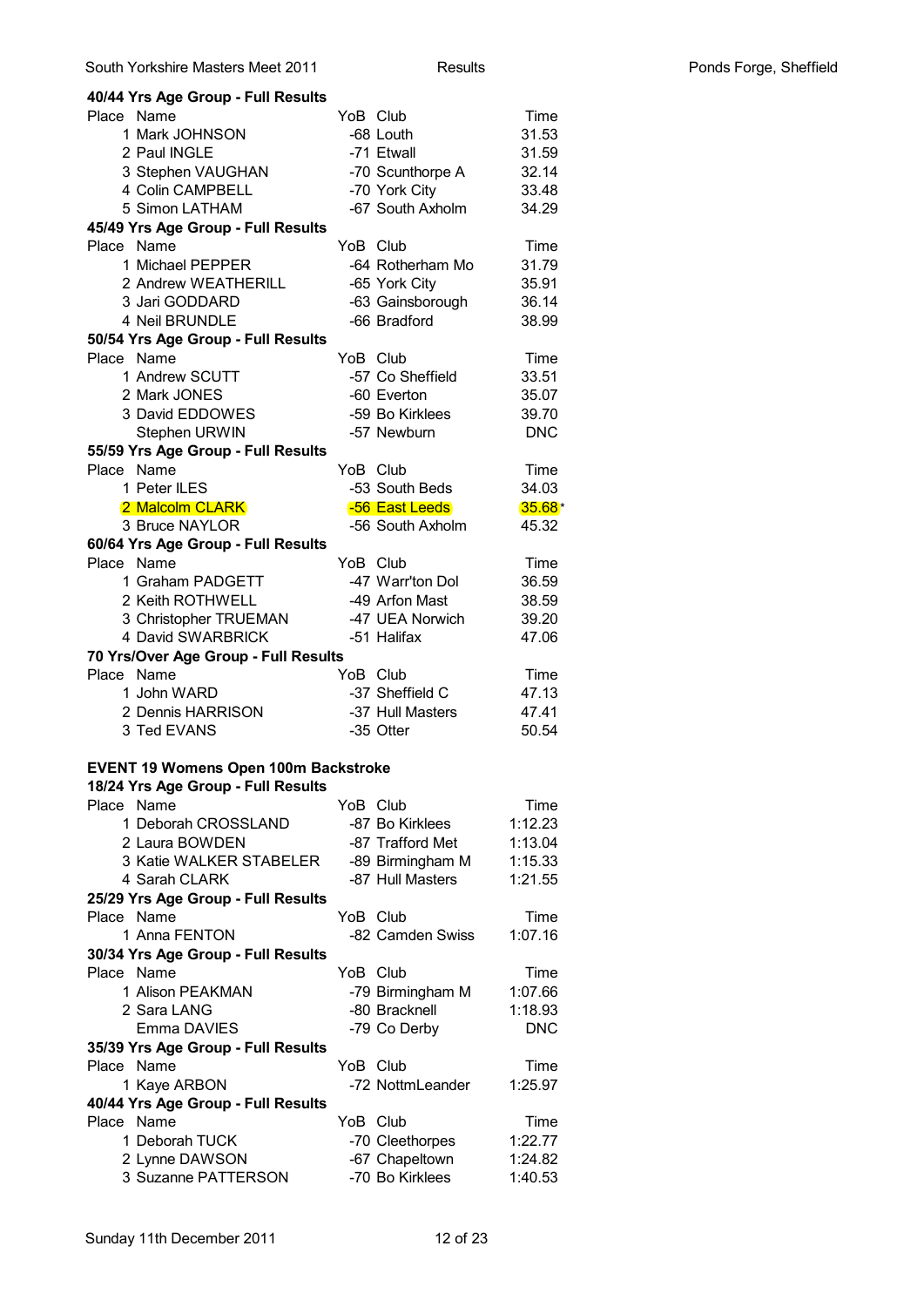|            | South Yorkshire Masters Meet 2011         |          | Results           |                 |            | Ponds Forge, Sheffield |
|------------|-------------------------------------------|----------|-------------------|-----------------|------------|------------------------|
|            | 45/49 Yrs Age Group - Full Results        |          |                   |                 |            |                        |
|            | Place Name                                | YoB Club |                   |                 | Time       |                        |
|            | Judy BROWN                                |          | -64 Warr'ton Dol  |                 | <b>DNC</b> |                        |
|            | 50/54 Yrs Age Group - Full Results        |          |                   |                 |            |                        |
|            | Place Name                                | YoB Club |                   |                 | Time       |                        |
|            | 1 Karen JONES                             |          | -61 Prescot       | 1:58.51         |            |                        |
|            | 65/69 Yrs Age Group - Full Results        |          |                   |                 |            |                        |
|            | Place Name                                | YoB Club |                   |                 | Time       |                        |
|            | 1 Jacqueline INGRAM                       |          | -43 Birmingham M  | 2:28.90         |            |                        |
|            | <b>EVENT 20 Mens Open 100m Backstroke</b> |          |                   |                 |            |                        |
|            | 18/24 Yrs Age Group - Full Results        |          |                   |                 |            |                        |
|            | Place Name                                | YoB Club |                   |                 | Time       |                        |
|            | 1 Chris SANSOM                            |          | -89 East Leeds    | $1:02.38*$      |            |                        |
|            | 2 James WOODCOCK                          |          | -92 Wetherby      | <u> 1:11.59</u> |            |                        |
|            | 25/29 Yrs Age Group - Full Results        |          |                   |                 |            |                        |
| Place Name |                                           | YoB Club |                   |                 | Time       |                        |
|            | 1 Ross SZENDER                            |          | -85 Exmouth       | 1:05.63         |            |                        |
|            | 2 Adam TAPP                               |          | -85 Exmouth       | 1:11.78         |            |                        |
|            | <b>Chris MARSH</b>                        |          | -83 Co Oxford     |                 | <b>DNC</b> |                        |
|            | 30/34 Yrs Age Group - Full Results        |          |                   |                 |            |                        |
| Place Name |                                           | YoB Club |                   |                 | Time       |                        |
|            | 1 Robert SMALL                            |          | -79 Perry B & TS  | 1:16.35         |            |                        |
|            | 2 Mathew BATER                            |          | -79 Amersham      | 1:16.51         |            |                        |
|            | <b>Oliver WHITE</b>                       |          | -78 Exmouth       |                 | <b>DNC</b> |                        |
|            | 35/39 Yrs Age Group - Full Results        |          |                   |                 |            |                        |
| Place Name |                                           |          | YoB Club          |                 | Time       |                        |
|            | 1 Gerald MORGAN                           |          | -74 Perry B & TS  | 1:11.02         |            |                        |
|            | 2 Gareth LEWIS                            |          | -72 Gloucester M  | 1:20.41         |            |                        |
|            | 40/44 Yrs Age Group - Full Results        |          |                   |                 |            |                        |
|            | Place Name                                | YoB Club |                   |                 | Time       |                        |
|            | 1 Tony PEPPER                             |          | -67 Brent Dolph   | 1:15.31         |            |                        |
|            | 45/49 Yrs Age Group - Full Results        |          |                   |                 |            |                        |
| Place Name |                                           | YoB Club |                   |                 | Time       |                        |
|            | 1 Neil BRUNDLE                            |          | -66 Bradford      | 1:29.21         |            |                        |
|            | <b>Matthew GRANT</b>                      |          | -64 Gates & Whick |                 | <b>DNC</b> |                        |
|            | 50/54 Yrs Age Group - Full Results        |          |                   |                 |            |                        |
| Place Name |                                           | YoB Club |                   |                 | Time       |                        |
|            | 1 Robert WOODCOCK                         |          | -57 Wetherby      | 1:15.60         |            |                        |
|            | 2 Mark JONES                              |          | -60 Everton       | 1:24.91         |            |                        |
|            | 3 Kevin DEVINE                            |          | -57 RichmondDale  | 1:31.70         |            |                        |
|            | <b>Colin LEIPER</b>                       |          | -59 Birmingham M  |                 | <b>DNC</b> |                        |
|            | David CARTLEDGE                           |          | -60 Modernians    |                 | <b>DNC</b> |                        |
|            | 60/64 Yrs Age Group - Full Results        |          |                   |                 |            |                        |
|            | Place Name                                | YoB Club |                   |                 | Time       |                        |
|            | 1 Christopher THORP                       |          | -50 Co Derby      | 1:27.68         |            |                        |
|            | 2 Brian TAYLOR                            |          | -50 Adwick        | 1:28.95         |            |                        |
|            | 70 Yrs/Over Age Group - Full Results      |          |                   |                 |            |                        |
| Place Name |                                           | YoB Club |                   |                 | Time       |                        |
|            | 1 Bill MOORE                              |          | -37 East Leeds    | 1:50.42         |            |                        |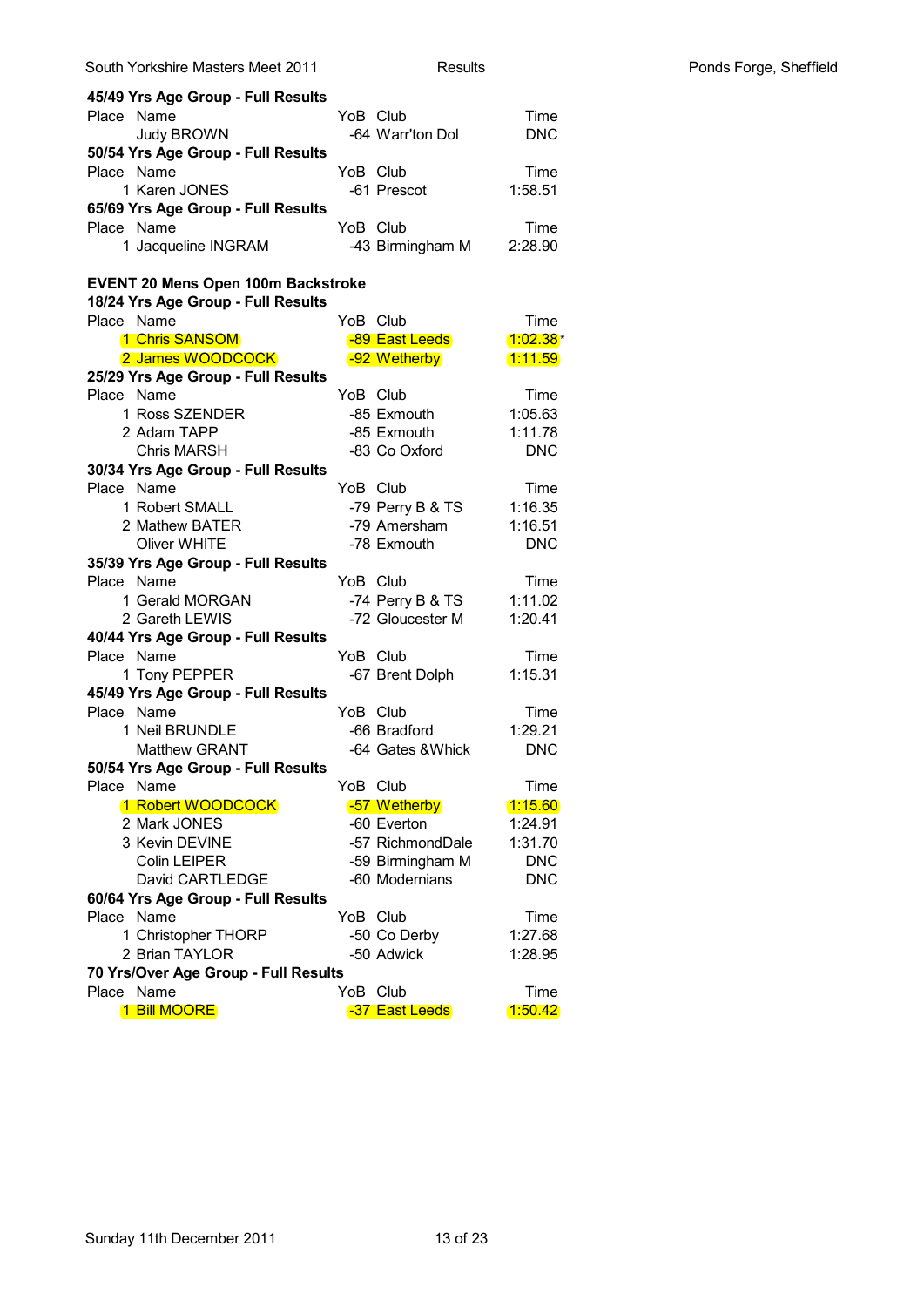# **EVENT 21 Womens Open 50m Freestyle**

| 18/24 Yrs Age Group - Full Results   |                  |            |
|--------------------------------------|------------------|------------|
| Place Name                           | YoB Club         | Time       |
| 1 Alison PENNELL                     | -89 South Axholm | 28.99      |
| 2 Claire SHORTT                      | -87 Rotherham Mo | 29.71      |
| 3 Emily WRIGHT                       | -89 Gainsborough | 30.09      |
| 4 Bryony SCOFFIN                     | -89 Guisborough  | 30.84      |
| 5 Laura HOLROYD                      | -89 South Axholm | 30.93      |
| 6 Jessica MUNN                       | -93 Dronfield    | 31.28      |
| 7 Louise WIDRASCU                    | -88 Bradford     | 32.10      |
| <b>8 Hayley MELLOR</b>               | -88 East Leeds   | 33.25      |
| Sarah CLARK                          | -87 Hull Masters | <b>DNC</b> |
| Emma MANBY                           | -88 NottmLeander | <b>DNC</b> |
| 25/29 Yrs Age Group - Full Results   |                  |            |
| Place Name                           | YoB Club         | Time       |
| 1 Sarah LIVESEY                      | -86 Co Sheffield | 28.72      |
| 2 Natalie TAYLOR                     | -82 Sheffield C  | 31.54      |
| 3 Kimberley CLARKSON                 | -84 Hull Masters | 32.11      |
| 30/34 Yrs Age Group - Full Results   |                  |            |
| Place Name                           | YoB Club         | Time       |
| 1 Alison PEAKMAN                     | -79 Birmingham M | 29.35      |
| 2 Rachel WHITWELL                    | -80 Bo Kirklees  | 30.80      |
| 3 Suzanne CLARK                      | -81 Hull Masters | 31.93      |
| 4 Alison CANEY                       | -78 Sheffield C  | 33.53      |
| 5 Liz DEVANEY                        | -79 Hull Masters | 41.23      |
| 35/39 Yrs Age Group - Full Results   |                  |            |
| Place Name                           | YoB Club         | Time       |
| 1 Andrea JUTRZENKA                   | -76 East Leeds   | 31.42      |
| 2 Cheryl CARTER                      | -75 South Axholm | 32.11      |
| 3 Sandra THURSFIELD                  | -72 Sheffield C  | 36.72      |
| Amber BENSLEY                        | -73 Louth        | <b>DNC</b> |
| 40/44 Yrs Age Group - Full Results   |                  |            |
| Place Name                           | YoB Club         | Time       |
| 1 Anne BONNIE                        | -67 Hull Masters | 36.77      |
| 2 Helen DAVIES                       | -67 South Beds   | 39.74      |
| Ashley KINGSNORTH                    | -69 East Leeds   | <b>DNC</b> |
| 45/49 Yrs Age Group - Full Results   |                  |            |
| Place Name                           | YoB Club         | Time       |
| 1 Allie PRICE                        | -65 Cardiff Mast | 31.59      |
| 2 Susan ARROWSMITH                   | -62 NottmLeander | 32.92      |
| 3 Carolyn IRVINE                     | -63 Bo Kirklees  | 33.74      |
| 4 Jackie BUXTON                      | -65 South Axholm | 33.79      |
| 5 Claire HARRINGTON                  | -62 Deben        | 44.92      |
| 50/54 Yrs Age Group - Full Results   |                  |            |
| Place Name                           | YoB Club         | Time       |
| 1 Catherine CHASE                    | -57 Camphill Ed  | 32.76      |
| 2 Carol JAMES                        | -60 Sheffield C  | 38.18      |
| 3 Janet BRIGGS                       | -59 Etwall       | 39.09      |
| 55/59 Yrs Age Group - Full Results   |                  |            |
| Place Name                           | YoB Club         | Time       |
| 1 Sally SHIELDS                      | -54 Bo Kirklees  | 34.07      |
| 2 Wendy OFFORD                       | -54 Bo Kirklees  | 35.07      |
| 3 Christine GILLARD                  | -56 Calv Bing    | 35.88      |
| 4 Suzanne CLARKSON                   | -55 Hull Masters | 50.54      |
| 70 Yrs/Over Age Group - Full Results |                  |            |
| Place Name                           | YoB Club         | Time       |
| 1 Betty GRAYSON                      | -35 Hull Masters | 55.38      |
|                                      |                  |            |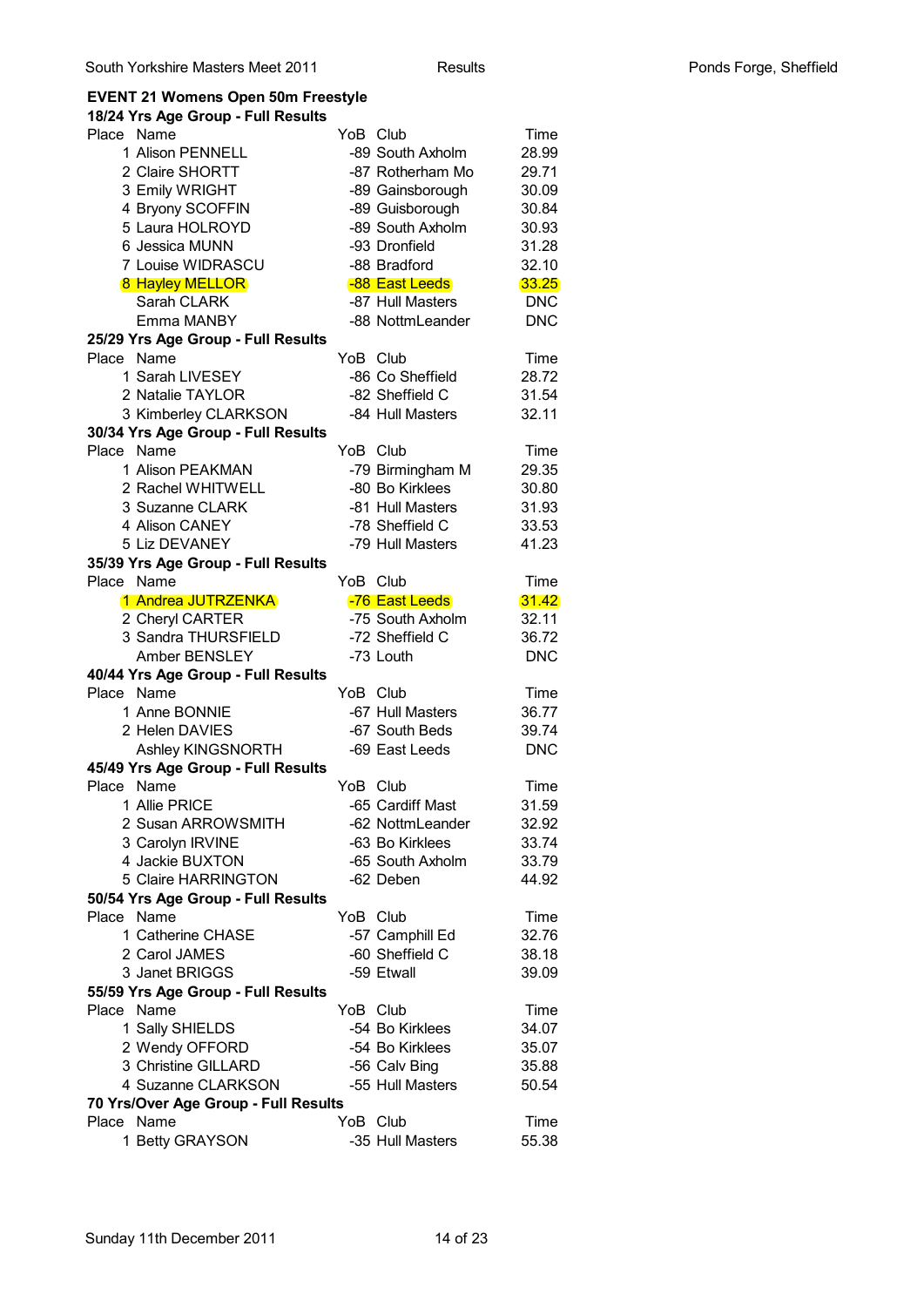### **EVENT 22 Mens Open 50m Freestyle 18/24 Yrs Age Group - Full Results** Place Name **Time YoB Club** Time 1 Richard COOPER -93 Sheffield C 26.02 2. Jonathan PENNELL -92 South Axholm 26.60 3 Richard FRYER **-93 East Leeds** 26.81 4 Lee HORSLEY -90 Chapeltown 26.84 5 James WARREN -90 Co Leeds 27.16 6 Mathew SMITH -90 Guisborough 27.51 7 Ian HANSFORD -87 Gainsborough 32.10 **25/29 Yrs Age Group - Full Results** Place Name **YoB** Club Time 1 Andrew BALL -84 Halifax 25.35 2 Andrew CZYZEWSKI -83 Bo Kirklees 25.44 3 David ELLIS -86 Co Manch Ag 26.14 4 Peter LEADBETTER -84 South Beds 27.67 5 Simon MILLER -86 Co Manch Aq 27.79 6 Gregan CLARKSON -82 Hull Masters 27.88 7 Eric KNIGHTS -85 Hull Masters 28.27 **30/34 Yrs Age Group - Full Results** Place Name **YoB** Club Time 1 Robert HYDE -81 Co Sheffield 25.23 2 Robert SMALL -79 Perry B & TS 25.33 3 Christopher KNEE -79 East Leeds 25.89 4 Benjamin MATTINSON -81 Macclesf'ldM 26.26 5 Paul NOBLE -81 Hull Masters 26.89 6 Gerard GILLESPIE -79 Brent Dolph 27.96 7 Ross EMERY -78 Perry B & TS 28.51 8 James LUGG -81 Gainsborough 29.51 9 Sam MARSTERS -78 Chapeltown 31.45 10 Mohamed ELNAGGAR -80 Bo Kirklees 33.60 **35/39 Yrs Age Group - Full Results** Place Name **YoB** Club Time 1 Timothy GLEESON -74 Co Sheffield 27.33 2 Matt LEACH -76 Co Derby 27.38 3 Gerald MORGAN -74 Perry B & TS 27.75 4 Scott DAVISON -72 Co Sheffield 28.01 5 Simon HOTCHKIN -72 Sheff&Dist 29.90 6 Rik DAVIS -72 Bradford 32.66 Robert EGAN -75 Kenilworth M DNC John SMITH -76 Kenilworth M DNC **40/44 Yrs Age Group - Full Results** Place Name **YoB** Club Time 1 Paul CLEMENCE - 20 East Leeds 2 Stephen LANGFORD -69 Birmingham M 27.48 3 Stephen VAUGHAN -70 Scunthorpe A 28.31 4 Colin CAMPBELL -70 York City 29.03 5 Paul INGLE -71 Etwall 29.86 Alan TURNER -68 Newburn DNC Neville KING **-71 Exmouth** DNC Simon LATHAM -67 South Axholm DNC Stephen SMITH -68 Colne DNC **45/49 Yrs Age Group - Full Results** Place Name **YoB** Club Time 1 Andrew WEATHERILL -65 York City 29.97 2 Michael PEPPER -64 Rotherham Mo 30.25 3 Jari GODDARD -63 Gainsborough 32.01 4 Wayne ALTON -63 Armthorpe 34.42 5 Neil BRUNDLE -66 Bradford 35.54 Matthew GRANT -64 Gates &Whick DNC  $24.61*$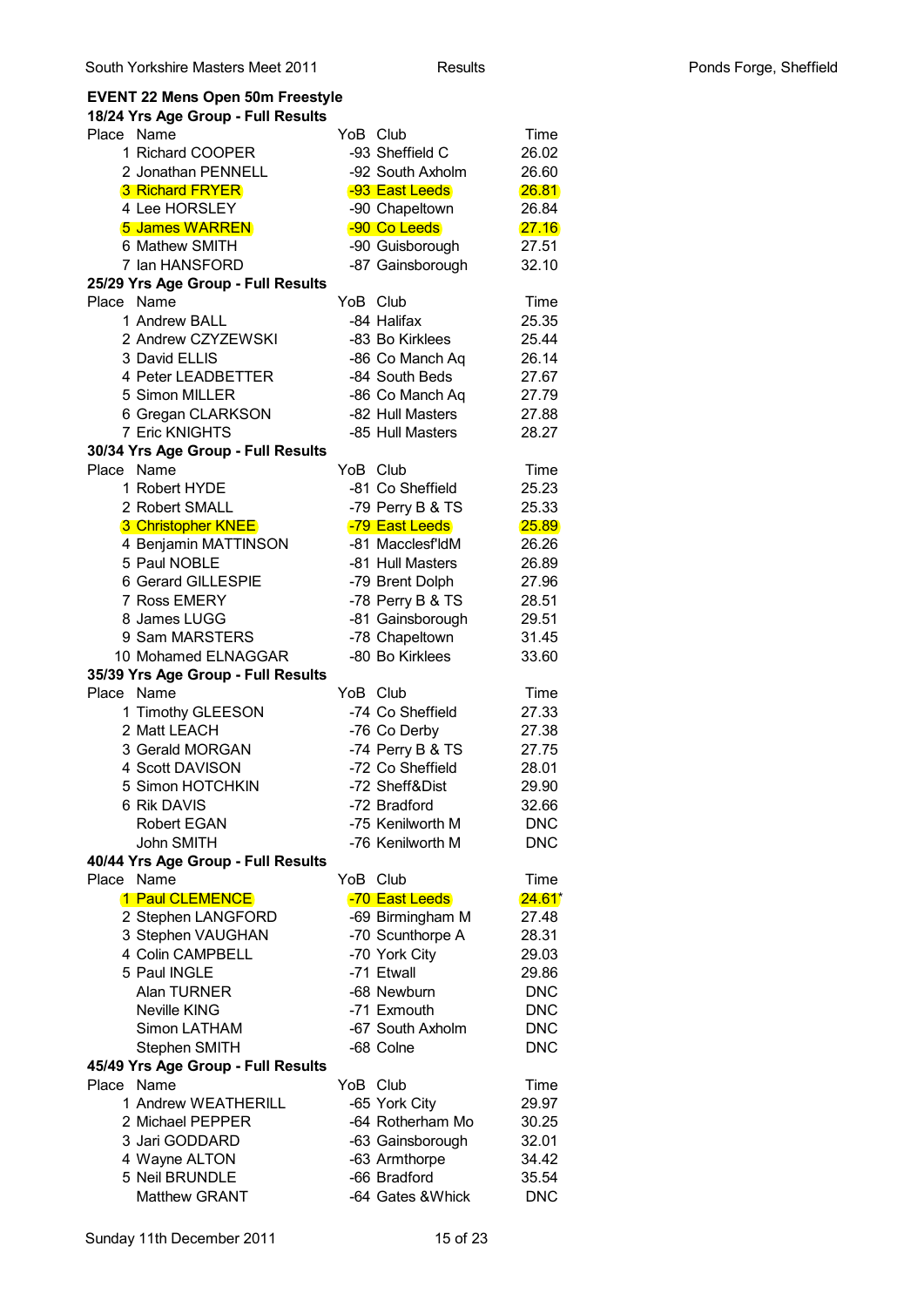| 50/54 Yrs Age Group - Full Results            |          |                  |            |
|-----------------------------------------------|----------|------------------|------------|
| Place Name                                    | YoB Club |                  | Time       |
| 1 Stephen ALLEN                               |          | -60 Hull Masters | 28.96      |
| 2 Peter FRENCH                                |          | -58 Co Newcastle | 30.46      |
| 3 Mark JONES                                  |          | -60 Everton      | 30.57      |
| 4 David EDDOWES                               |          | -59 Bo Kirklees  | 32.87      |
| 5 Cleveland MEYERHOFF                         |          | -57 Hull Masters | 34.45      |
| 6 Kevin DUNNE                                 |          | -57 South Axholm | 37.90      |
| 55/59 Yrs Age Group - Full Results            |          |                  |            |
| Place Name                                    | YoB Club |                  | Time       |
| 1 Trevor CLARK                                |          | -54 Kenilworth M | 29.21      |
| 2 Peter ILES                                  |          | -53 South Beds   | 30.94      |
| 3 Malcolm CLARK                               |          | -56 East Leeds   | $33.21*$   |
| 4 Bruce NAYLOR                                |          | -56 South Axholm | 36.00      |
| 60/64 Yrs Age Group - Full Results            |          |                  |            |
| Place Name                                    | YoB Club |                  | Time       |
| 1 Keith ROTHWELL                              |          | -49 Arfon Mast   | 34.83      |
| 65/69 Yrs Age Group - Full Results            |          |                  |            |
| Place Name                                    | YoB Club |                  | Time       |
| 1 Carl BUTLER                                 |          | -44 RichmondDale | 37.01      |
| 70 Yrs/Over Age Group - Full Results          |          |                  |            |
| Place Name                                    | YoB Club |                  | Time       |
| 1 Harry BARROW                                |          | -38 Elland       | 35.47      |
| 2 John WARD                                   |          | -37 Sheffield C  | 37.78      |
| 3 Dennis HARRISON                             |          | -37 Hull Masters | 39.44      |
|                                               |          |                  |            |
| <b>EVENT 23 Womens Open 100m Breaststroke</b> |          |                  |            |
| 18/24 Yrs Age Group - Full Results            |          |                  |            |
| Place Name                                    | YoB Club |                  | Time       |
| 1 Jessica MUNN                                |          | -93 Dronfield    | 1:18.77    |
| 2 Sarah ROBERTS                               |          | -88 Scarborough  | 1:25.24    |
| 3 Emily WRIGHT                                |          | -89 Gainsborough | 1:25.59    |
| 4 Katie ANDREWS                               |          | -90 Swadlincote  | 1:46.30    |
| 25/29 Yrs Age Group - Full Results            |          |                  |            |
| Place Name                                    | YoB Club |                  | Time       |
| 1 Vanessa GRAYSON                             |          | -86 Chapeltown   | 1:21.24    |
| 2 Fiona KINSELLA                              |          | -84 Cardiff Mast | 1:24.35    |
| 3 Abigail HUXTABLE                            |          | -84 Pocklington  | 1:26.68    |
| 30/34 Yrs Age Group - Full Results            |          |                  |            |
| Place Name                                    | YoB Club |                  | Time       |
| 1 Rachel WHITWELL                             |          | -80 Bo Kirklees  | 1:24.82    |
| 2 Alys MCCORMACK                              |          | -78 RichmondDale | 1:27.67    |
| 3 Sarah KINSEY                                |          | -79 Bo Kirklees  | 1:30.16    |
| Emma DAVIES                                   |          | -79 Co Derby     | <b>DNC</b> |
| 35/39 Yrs Age Group - Full Results            |          |                  |            |
| Place Name                                    | YoB Club |                  | Time       |
| 1 Sheryl CLAPHAM                              |          | -76 Bradford     | 1:29.09    |
| 2 Aldona GREENWOOD                            |          | -74 Guildford Ct | 1:39.04    |
| 40/44 Yrs Age Group - Full Results            |          |                  |            |
| Place Name                                    | YoB Club |                  | Time       |
| 1 Lisa DOBSON                                 |          | -70 Halifax      | 1:23.09    |
| 2 Tarn WHITWORTH                              |          | -67 Bradford     | 1:25.84    |
| 3 Lynne DAWSON                                |          | -67 Chapeltown   | 1:37.51    |
| Sharon LOCK                                   |          | -69 Melton M'bry | <b>DNC</b> |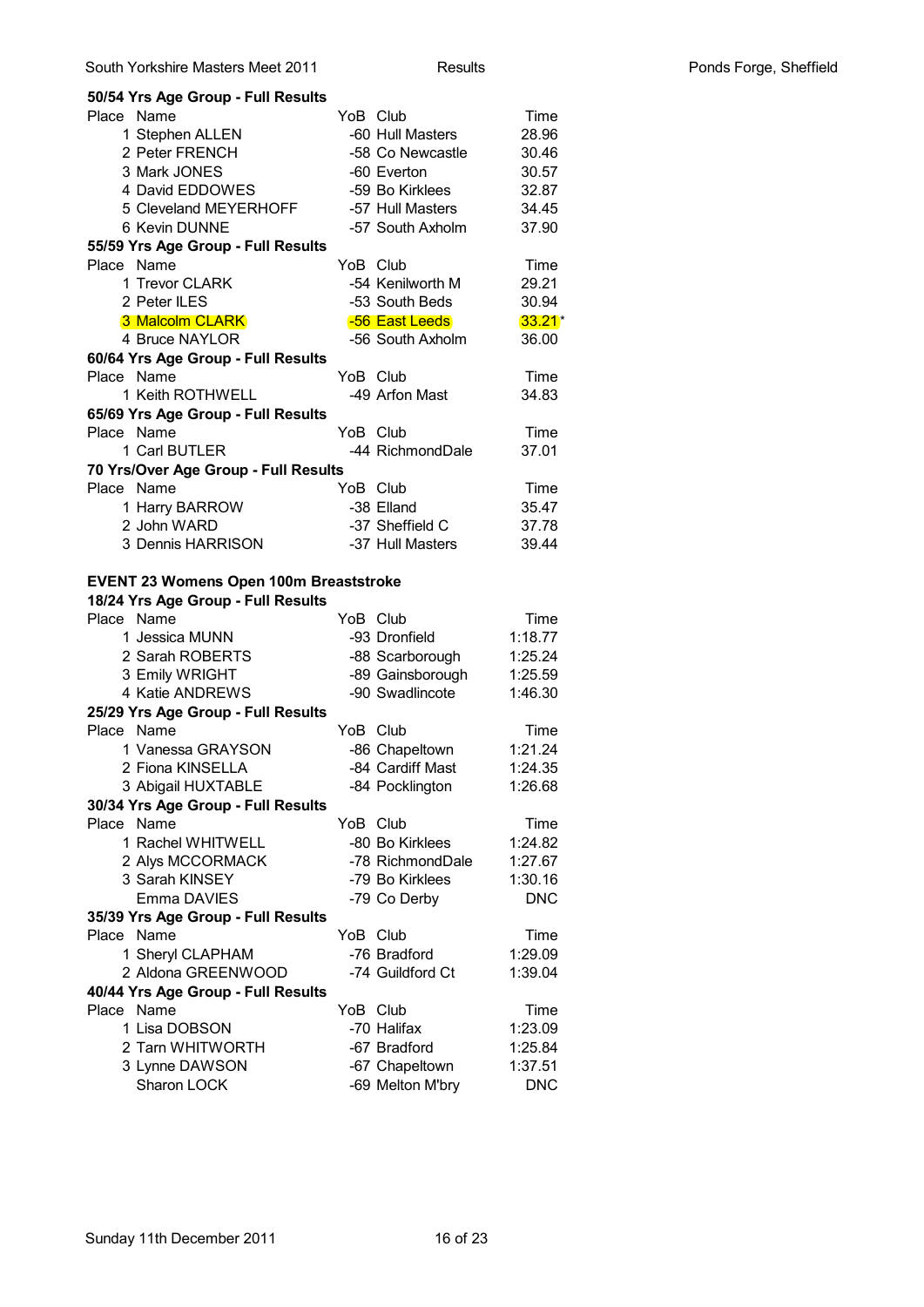| South Yorkshire Masters Meet 2011                | <b>Results</b>                   |                    |  |
|--------------------------------------------------|----------------------------------|--------------------|--|
| 45/49 Yrs Age Group - Full Results               |                                  |                    |  |
| Place Name                                       | YoB Club                         | Time               |  |
| 1 Claire HARRINGTON                              | -62 Deben                        | 2:05.48            |  |
| 50/54 Yrs Age Group - Full Results               |                                  |                    |  |
| Place Name                                       | YoB Club                         | Time               |  |
| 1 Jane MUGGLETON                                 | -61 Sheffield C                  | 1:47.81            |  |
| 55/59 Yrs Age Group - Full Results               |                                  |                    |  |
| Place Name                                       | YoB Club                         | Time               |  |
| Sally SHIELDS                                    | -54 Bo Kirklees                  | <b>DNC</b>         |  |
| 60/64 Yrs Age Group - Full Results               |                                  |                    |  |
| Place Name                                       | YoB Club                         | Time               |  |
| 1 Hilary CRICK                                   | -49 Thirsk WH                    | 1:51.57            |  |
| 65/69 Yrs Age Group - Full Results               |                                  |                    |  |
| Place Name                                       | YoB Club                         | Time               |  |
| 1 Rita EGAN                                      | -44 South Beds                   | 2:17.90            |  |
|                                                  |                                  |                    |  |
| <b>EVENT 24 Mens Open 100m Breaststroke</b>      |                                  |                    |  |
| 18/24 Yrs Age Group - Full Results               |                                  |                    |  |
| Place Name                                       | YoB Club                         | Time               |  |
| 1 James WARREN                                   | -90 Co Leeds                     | <u> 1:16.91</u>    |  |
| 2 Ian HANSFORD                                   | -87 Gainsborough                 | 1:36.00            |  |
| 25/29 Yrs Age Group - Full Results               |                                  |                    |  |
| Place Name                                       | YoB Club                         | Time               |  |
| 1 David ELLIS                                    | -86 Co Manch Aq                  | 1:11.93            |  |
| 2 Andrew BALL                                    | -84 Halifax                      | 1:13.50            |  |
| <b>Chris MARSH</b>                               | -83 Co Oxford                    | <b>DNC</b>         |  |
| 30/34 Yrs Age Group - Full Results               |                                  |                    |  |
| Place Name                                       | YoB Club                         | Time               |  |
| 1 Robert SMALL                                   | -79 Perry B & TS                 | 1:12.69            |  |
| 2 Enrico HAHN                                    | -81 Otter                        | 1:14.94            |  |
| 3 Oliver WHITE                                   | -78 Exmouth                      | 1:16.04            |  |
| 4 James CALCUTT                                  | -79 Co Sheffield                 | 1:16.34            |  |
| 5 Steven STURCH                                  | -80 Co Sheffield<br>-79 Amersham | 1:22.75<br>1:26.28 |  |
| 6 Mathew BATER                                   |                                  |                    |  |
| 35/39 Yrs Age Group - Full Results<br>Place Name | YoB Club                         | Time               |  |
| 1 Timothy GLEESON                                | -74 Co Sheffield                 | 1:15.44            |  |
| 2 Gerald MORGAN                                  | -74 Perry B & TS                 | 1:18.91            |  |
| 3 Scott DAVISON                                  | -72 Co Sheffield                 | 1:20.27            |  |
| 4 Greg CLARKE                                    | -72 South Axholm                 | 1:22.86            |  |
| <b>5 GAVIN KEELING</b>                           | -74 Armthorpe                    | 1:26.19            |  |
| 6 Steven MORRIS                                  | -72 Gainsborough                 | 1:29.95            |  |
| Paul BUTLER                                      | -72 Worksop                      | <b>DNC</b>         |  |
| 40/44 Yrs Age Group - Full Results               |                                  |                    |  |
| Place Name                                       | YoB Club                         | Time               |  |
| Alan TURNER                                      | -68 Newburn                      | <b>DNC</b>         |  |
| <b>Neville KING</b>                              | -71 Exmouth                      | <b>DNC</b>         |  |
| 45/49 Yrs Age Group - Full Results               |                                  |                    |  |
| Place Name                                       | YoB Club                         | Time               |  |
| 1 Peter JACKSON                                  | -66 East Leeds                   | 1:20.02            |  |
| Marcel SCHOLTEN                                  | -66 Modernians                   | <b>DNC</b>         |  |
| 50/54 Yrs Age Group - Full Results               |                                  |                    |  |
| Name<br>Place                                    | YoB Club                         | Time               |  |
| 1 Mark JONES                                     | -60 Everton                      | 1:25.87            |  |
| 2 Simon MERRETT                                  | -60 Deben                        | 1:27.94            |  |
| 3 Kevin DEVINE                                   | -57 RichmondDale                 | 1:33.96            |  |
| 4 Kevin DUNNE                                    | -57 South Axholm                 | 1:40.45            |  |
| David CARTLEDGE                                  | -60 Modernians                   | <b>DNC</b>         |  |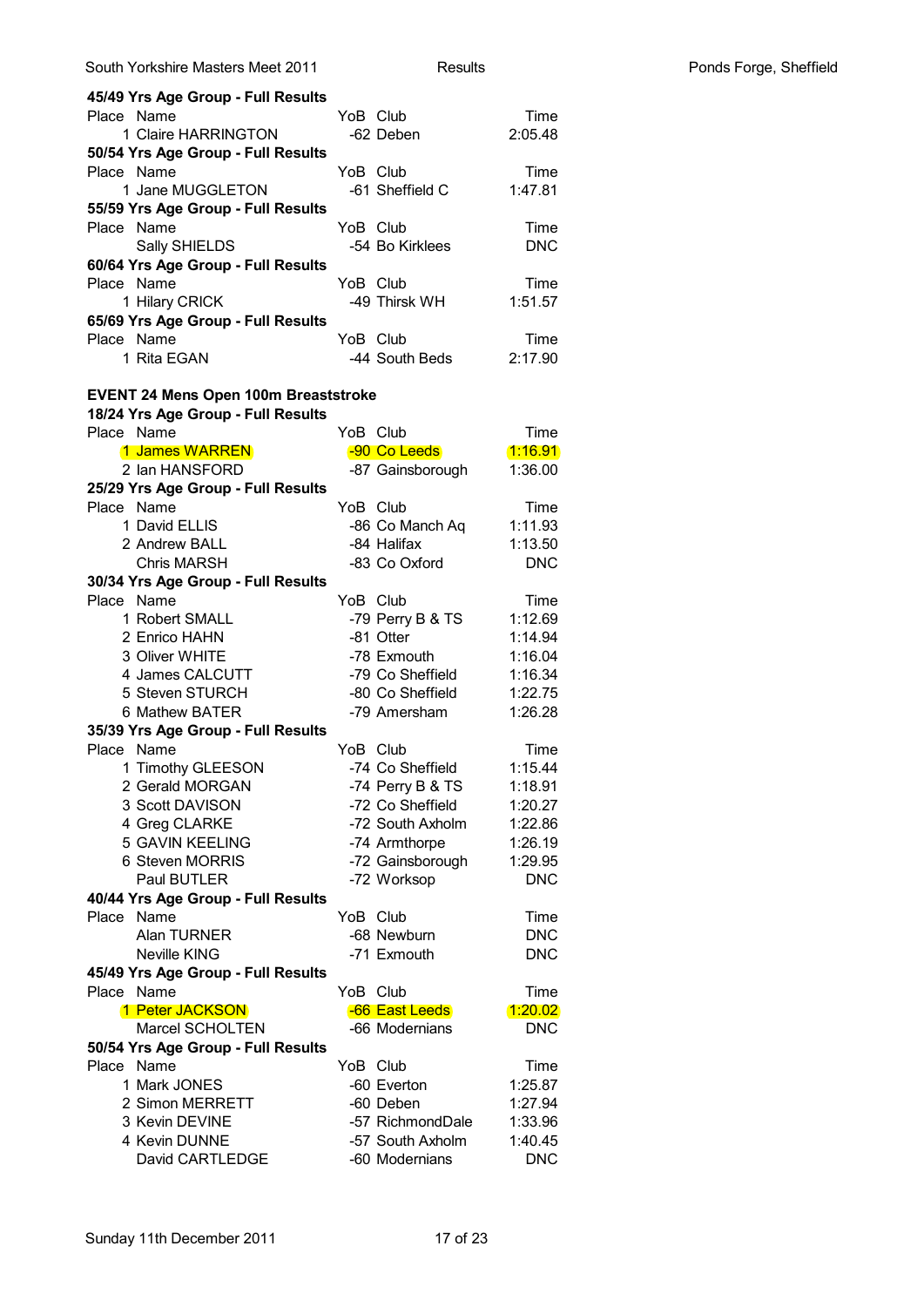| 1 Keith ROTHWELL                     | -49 Arfon Mast   | 1:36.12    |
|--------------------------------------|------------------|------------|
| 2 Christopher TRUEMAN                | -47 UEA Norwich  | 1:42.67    |
| 70 Yrs/Over Age Group - Full Results |                  |            |
| Place Name                           | YoB Club         | Time       |
| 1 Keith INGRAM                       | -40 Birmingham M | 1:30.85    |
| <b>2 Bill MOORE</b>                  | -37 East Leeds   | 1:42.88    |
|                                      |                  |            |
| <b>EVENT 25 Womens Open 100m IM</b>  |                  |            |
| 18/24 Yrs Age Group - Full Results   |                  |            |
| Place Name                           | YoB Club         | Time       |
| 1 Alison PENNELL                     | -89 South Axholm | 1:13.18    |
| 2 Laura BOWDEN                       | -87 Trafford Met | 1:14.27    |
| 3 Jessica MUNN                       | -93 Dronfield    | 1:17.16    |
| 4 Laura HOLROYD                      | -89 South Axholm | 1:17.42    |
| 5 Louise WIDRASCU                    | -88 Bradford     | 1:20.98    |
| 6 Bryony SCOFFIN                     | -89 Guisborough  | 1:21.86    |
| <b>Emily WRIGHT</b>                  | -89 Gainsborough | <b>DNC</b> |
| 25/29 Yrs Age Group - Full Results   |                  |            |
| Name<br>Place                        | YoB Club         | Time       |
| 1 Vanessa GRAYSON                    | -86 Chapeltown   | 1:12.43    |
| 2 Fiona KINSELLA                     | -84 Cardiff Mast | 1:16.77    |
| 3 Abigail HUXTABLE                   | -84 Pocklington  | 1:18.33    |
| 4 Sophie COWIE                       | -86 East Leeds   | $1:18.89*$ |
| 30/34 Yrs Age Group - Full Results   |                  |            |
| Place Name                           | YoB Club         | Time       |
| 1 Rachel WHITWELL                    | -80 Bo Kirklees  | 1:15.87    |
| 2 Sarah KINSEY                       | -79 Bo Kirklees  | 1:17.64    |
| 3 Elizabeth MIRRLEES                 | -79 Macclesf'ldM | 1:17.66    |
| 4 Alys MCCORMACK                     | -78 RichmondDale | 1:19.59    |
| 5 Helen JOHNSON                      | -79 Louth        | 1:23.32    |
| 6 Victoria SMITH                     | -81 East Leeds   | (1:24.04)  |
| 7 Alison CANEY                       | -78 Sheffield C  | 1:27.66    |
| 35/39 Yrs Age Group - Full Results   |                  |            |
| Place Name                           | YoB Club         | Time       |
| 1 Andrea JUTRZENKA                   | -76 East Leeds   | 1:20.55    |
| 2 Claire SYME                        | -73 RichmondDale | 1:21.69    |
| 3 Kaye ARBON                         | -72 NottmLeander | 1:23.10    |
| 40/44 Yrs Age Group - Full Results   |                  |            |
| Place Name                           | YoB Club         | Time       |
| 1 Tarn WHITWORTH                     | -67 Bradford     | 1:19.63    |
| 2 Deborah TUCK                       | -70 Cleethorpes  | 1:20.84    |
| 3 Helen DAVIES                       | -67 South Beds   | 1:37.57    |
| 45/49 Yrs Age Group - Full Results   |                  |            |
| Place Name                           | YoB Club         | Time       |
| 1 Carolynn CURTIS                    | -63 Maidenhead   | 1:13.49    |
| 2 Allie PRICE                        | -65 Cardiff Mast | 1:17.02    |
| 3 Nuala MUIR-COCHRANE                |                  |            |
|                                      | -64 Camden Swiss | 1:21.09    |
| 50/54 Yrs Age Group - Full Results   |                  |            |
| Place Name                           | YoB Club         | Time       |
| 1 Helen TURNER                       | -61 Rotherham Mo | 1:29.29    |
| 2 Carol JAMES                        | -60 Sheffield C  | 1:39.44    |
| 3 Karen JONES                        | -61 Prescot      | 1:58.02    |
| 60/64 Yrs Age Group - Full Results   |                  |            |
| Place Name                           | YoB Club         | Time       |
| 1 Hilary CRICK                       | -49 Thirsk WH    | 1:45.68    |

Place Name **Time** YoB Club Time

**60/64 Yrs Age Group - Full Results**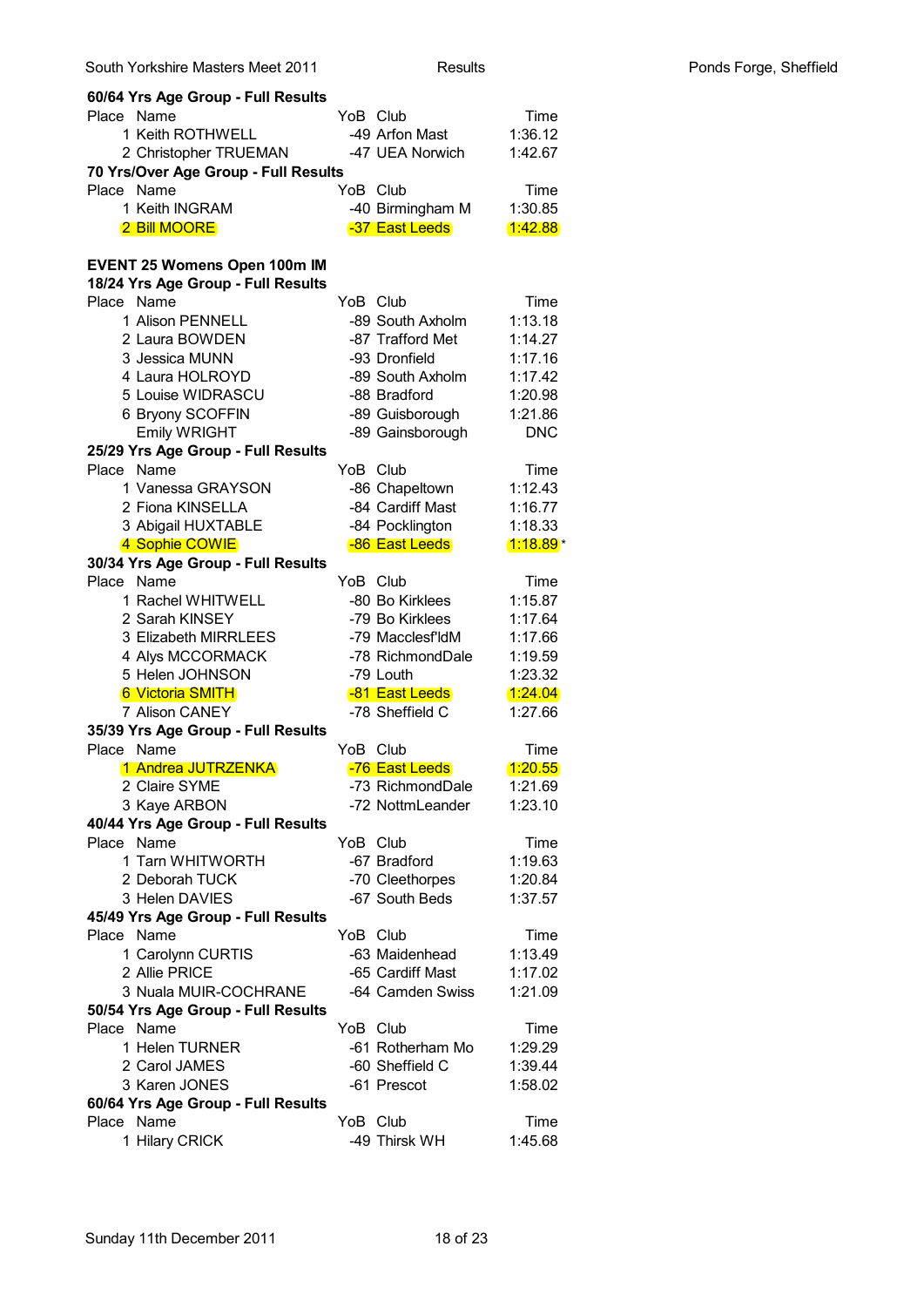| South Yorkshire Masters Meet 2011                | <b>Results</b>                       |                    | Ponds Forge, Sheffield |
|--------------------------------------------------|--------------------------------------|--------------------|------------------------|
| 70 Yrs/Over Age Group - Full Results             |                                      |                    |                        |
| Place Name                                       | YoB Club                             | Time               |                        |
| <b>Betty GRAYSON</b>                             | -35 Hull Masters                     | DQ SA-1L           |                        |
| <b>EVENT 26 Mens Open 100m IM</b>                |                                      |                    |                        |
| 18/24 Yrs Age Group - Full Results               |                                      |                    |                        |
| Place Name                                       | YoB Club                             | Time               |                        |
| <b>1 Richard FRYER</b>                           | -93 East Leeds                       | $1:04.98*$         |                        |
| 25/29 Yrs Age Group - Full Results               |                                      |                    |                        |
| Place Name                                       | YoB Club                             | Time               |                        |
| 1 David ELLIS                                    | -86 Co Manch Aq                      | 1:04.96            |                        |
| 2 Adam TAPP                                      | -85 Exmouth                          | 1:08.81            |                        |
| Simon MILLER                                     | -86 Co Manch Aq                      | <b>DNC</b>         |                        |
| 30/34 Yrs Age Group - Full Results               |                                      |                    |                        |
| Place Name                                       | YoB Club                             | Time               |                        |
| 1 Benjamin MATTINSON                             | -81 Macclesf'ldM                     | 1:05.64            |                        |
| 2 Stewart WORTHY                                 | -78 Bo Kirklees                      | 1:10.04            |                        |
| 3 James CALCUTT                                  | -79 Co Sheffield                     | 1:13.56            |                        |
| 4 Ross EMERY<br>5 Steven STURCH                  | -78 Perry B & TS<br>-80 Co Sheffield | 1:13.62<br>1:14.36 |                        |
| 6 Mathew BATER                                   | -79 Amersham                         | 1:17.76            |                        |
| 35/39 Yrs Age Group - Full Results               |                                      |                    |                        |
| Place Name                                       | YoB Club                             | Time               |                        |
| 1 John DRAKE                                     | -74 Swindon Dolp                     | 1:06.52            |                        |
| 2 Gerald MORGAN                                  | -74 Perry B & TS                     | 1:09.51            |                        |
| 3 Gareth LEWIS                                   | -72 Gloucester M                     | 1:11.21            |                        |
| 4 Scott DAVISON                                  | -72 Co Sheffield                     | 1:14.34            |                        |
| 5 Andrew OLD                                     | -76 Bebington                        | 1:20.25            |                        |
| 6 Rik DAVIS                                      | -72 Bradford                         | 1:31.80            |                        |
| 40/44 Yrs Age Group - Full Results               |                                      |                    |                        |
| Place Name                                       | YoB Club                             | Time               |                        |
| 1 Stephen LANGFORD                               | -69 Birmingham M                     | 1:11.49            |                        |
| 2 Mark JOHNSON                                   | -68 Louth                            | 1:12.96            |                        |
| <b>3 PAUL CHRISTMAS</b>                          | -71 Armthorpe                        | 1:28.76            |                        |
| Alan TURNER                                      | -68 Newburn                          | <b>DNC</b>         |                        |
| <b>Neville KING</b>                              | -71 Exmouth                          | <b>DNC</b>         |                        |
| Craig MORRIS                                     | -70 Worksop                          | <b>DNC</b>         |                        |
| 45/49 Yrs Age Group - Full Results               |                                      |                    |                        |
| Place Name                                       | YoB Club                             | Time               |                        |
| 1 Keith SPENCE                                   | -66 South Beds                       | 1:29.06            |                        |
| 2 Neil BRUNDLE                                   | -66 Bradford                         | 1:31.02            |                        |
| <b>Matthew GRANT</b>                             | -64 Gates & Whick                    | <b>DNC</b>         |                        |
| Marcel SCHOLTEN                                  | -66 Modernians                       | <b>DNC</b>         |                        |
| 50/54 Yrs Age Group - Full Results               |                                      |                    |                        |
| Place Name                                       | YoB Club                             | Time               |                        |
| 1 Simon MERRETT                                  | -60 Deben                            | 1:19.92            |                        |
| 2 Andrew SCUTT                                   | -57 Co Sheffield                     | 1:25.66            |                        |
| Stephen URWIN                                    | -57 Newburn                          | <b>DNC</b>         |                        |
| David CARTLEDGE                                  | -60 Modernians                       | <b>DNC</b>         |                        |
| Mark JONES                                       | -60 Everton                          | DQ T-3L            |                        |
| 55/59 Yrs Age Group - Full Results<br>Place Name | YoB Club                             |                    |                        |
| 1 Peter ILES                                     | -53 South Beds                       | Time<br>1:26.69    |                        |
|                                                  |                                      |                    |                        |
| 60/64 Yrs Age Group - Full Results<br>Place Name | YoB Club                             | Time               |                        |
| 1 Graham PADGETT                                 | -47 Warr'ton Dol                     | 1:20.45            |                        |
| 2 Keith ROTHWELL                                 | -49 Arfon Mast                       | 1:32.89            |                        |
| 3 David SWARBRICK                                | -51 Halifax                          | 1:40.63            |                        |
| <b>Christopher TRUEMAN</b>                       | -47 UEA Norwich                      | <b>DNC</b>         |                        |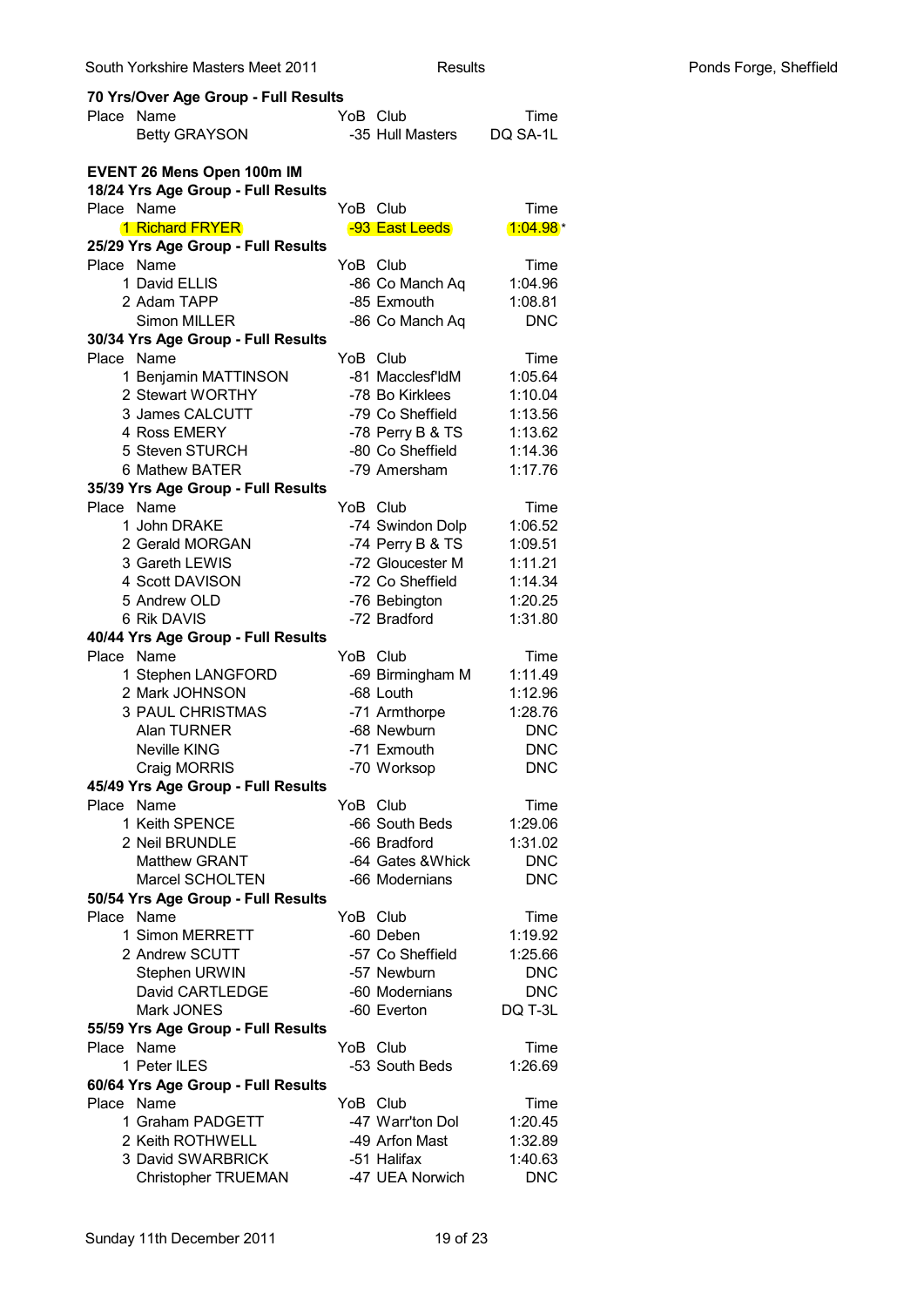| South Yorkshire Masters Meet 2011          | <b>Results</b>   |                | Ponds Forge, Sheffield |
|--------------------------------------------|------------------|----------------|------------------------|
| 65/69 Yrs Age Group - Full Results         |                  |                |                        |
| Place Name                                 | YoB Club         | Time           |                        |
| 1 Duncan MCCREADIE                         | -45 Maidenhead   | 1:18.22        |                        |
| 70 Yrs/Over Age Group - Full Results       |                  |                |                        |
| Place Name                                 | YoB Club         | Time           |                        |
| 1 Bill MOORE                               | -37 East Leeds   | <u>1:39.48</u> |                        |
| 2 Ted EVANS                                | -35 Otter        | 1:40.29        |                        |
| Dennis HARRISON                            | -37 Hull Masters | DQ SL-3L       |                        |
|                                            |                  |                |                        |
| <b>EVENT 27 Womens Open 100m Freestyle</b> |                  |                |                        |
| 18/24 Yrs Age Group - Full Results         |                  |                |                        |
| Place Name                                 | YoB Club         | Time           |                        |
| 1 Alison PENNELL                           | -89 South Axholm | 1:00.56        |                        |
| 2 Laura BOWDEN                             | -87 Trafford Met | 1:04.93        |                        |
| 3 Deborah CROSSLAND                        | -87 Bo Kirklees  | 1:05.56        |                        |
| 4 Sarah ROBERTS                            | -88 Scarborough  | 1:06.34        |                        |
| 5 Louise WIDRASCU                          | -88 Bradford     | 1:09.55        |                        |
| 6 Katie ANDREWS                            | -90 Swadlincote  | 1:26.74        |                        |
| 25/29 Yrs Age Group - Full Results         |                  |                |                        |
| Place Name                                 | YoB Club         | Time           |                        |
| 1 Anna FENTON                              | -82 Camden Swiss | 1:01.66        |                        |
| 2 Sarah LIVESEY                            | -86 Co Sheffield | 1:05.15        |                        |
| 3 Sophie COWIE                             | -86 East Leeds   | $1:06.06*$     |                        |
| 4 Natalie TAYLOR                           | -82 Sheffield C  | 1:08.66        |                        |
| 5 Kimberley CLARKSON                       | -84 Hull Masters | 1:11.15        |                        |
| 30/34 Yrs Age Group - Full Results         |                  |                |                        |
| Place Name                                 | YoB Club         | Time           |                        |
| 1 Alison PEAKMAN                           | -79 Birmingham M | 1:04.18        |                        |
| Emma DAVIES                                | -79 Co Derby     | <b>DNC</b>     |                        |
| 35/39 Yrs Age Group - Full Results         |                  |                |                        |
| Place Name                                 | YoB Club         | Time           |                        |
| 1 Claire SYME                              | -73 RichmondDale | 1:08.37        |                        |
| 2 Sheryl CLAPHAM                           | -76 Bradford     | 1:09.68        |                        |
| 40/44 Yrs Age Group - Full Results         |                  |                |                        |
| Place Name                                 | YoB Club         | Time           |                        |
| 1 Suzanne PATTERSON                        | -70 Bo Kirklees  | 1:23.05        |                        |
| Ashley KINGSNORTH                          | -69 East Leeds   | <b>DNC</b>     |                        |
| Lynne DAWSON                               | -67 Chapeltown   | <b>DNC</b>     |                        |
| 45/49 Yrs Age Group - Full Results         |                  |                |                        |
| Place Name                                 | YoB Club         | Time           |                        |
| 1 Susan ARROWSMITH                         | -62 NottmLeander | 1:13.31        |                        |
| 2 Carolyn IRVINE                           | -63 Bo Kirklees  | 1:14.59        |                        |
| 3 Claire HARRINGTON                        | -62 Deben        | 1:45.16        |                        |
| 50/54 Yrs Age Group - Full Results         |                  |                |                        |
| Place Name                                 | YoB Club         | Time           |                        |
| 1 Tamsin JAGGS                             | -60 Camden Swiss | 1:11.13        |                        |
| 2 Frances WEST                             | -61 Macclesf'ldM | 1:17.25        |                        |
| 3 Janet BRIGGS                             | -59 Etwall       | 1:29.15        |                        |
| 55/59 Yrs Age Group - Full Results         |                  |                |                        |
| Place Name                                 | YoB Club         | Time           |                        |
| 1 Christine GILLARD                        | -56 Calv Bing    | 1:19.25        |                        |
| 2 Suzanne CLARKSON                         | -55 Hull Masters | 2:09.21        |                        |
| Sally SHIELDS                              | -54 Bo Kirklees  | <b>DNC</b>     |                        |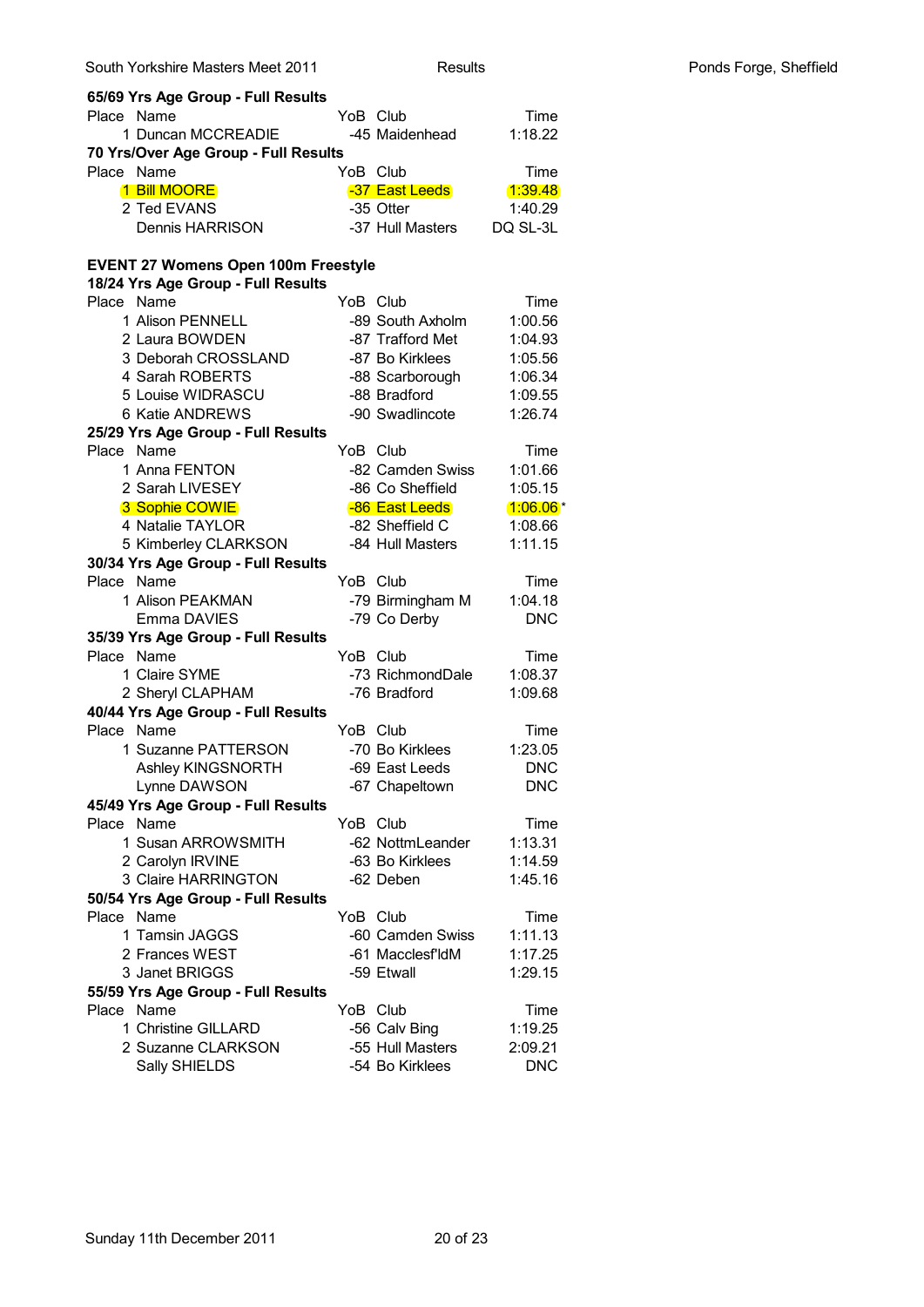## **EVENT 28 Mens Open 100m Freestyle**

| 18/24 Yrs Age Group - Full Results                  |                                |                          |
|-----------------------------------------------------|--------------------------------|--------------------------|
| Place Name                                          | YoB Club                       | Time                     |
| 1 Richard COOPER                                    | -93 Sheffield C                | 57.83                    |
| 2 Lee HORSLEY                                       | -90 Chapeltown                 | 58.97                    |
| 3 Jonathan PENNELL                                  | -92 South Axholm               | 1:00.09                  |
| 4 James WARREN                                      | -90 Co Leeds                   | 1:00.14                  |
| 5 Mathew SMITH                                      | -90 Guisborough                | 1:00.32                  |
| lan HANSFORD                                        | -87 Gainsborough               | DQ ST-                   |
| 25/29 Yrs Age Group - Full Results                  |                                |                          |
| Name<br>Place<br>1 Andrew CZYZEWSKI                 | YoB Club<br>-83 Bo Kirklees    | Time                     |
|                                                     |                                | 56.54                    |
| 2 Andrew BALL                                       | -84 Halifax                    | 57.56                    |
| 3 David ELLIS<br>4 Ross SZENDER                     | -86 Co Manch Aq<br>-85 Exmouth | 57.84<br>58.41           |
| 5 Simon MILLER                                      | -86 Co Manch Aq                | 1:00.45                  |
| 6 Gregan CLARKSON                                   | -82 Hull Masters               | 1:01.55                  |
| <b>Tommaso TUFARELLI</b>                            | -84 Otter                      | <b>DNC</b>               |
| Adam TAPP                                           | -85 Exmouth                    | <b>DNC</b>               |
| 30/34 Yrs Age Group - Full Results                  |                                |                          |
| <b>Place</b><br>Name                                | YoB Club                       | Time                     |
| 1 Robert HYDE                                       | -81 Co Sheffield               | 55.00                    |
| 2 Robert SMALL                                      | -79 Perry B & TS               | 56.08                    |
| 3 Christopher KNEE                                  | -79 East Leeds                 | 57.78                    |
| 4 Enrico HAHN                                       | -81 Otter                      | 57.95                    |
| 5 Paul NOBLE                                        | -81 Hull Masters               | 59.08                    |
| 6 Stewart WORTHY                                    | -78 Bo Kirklees                | 1:00.08                  |
| 7 James LUGG                                        | -81 Gainsborough               | 1:07.26                  |
| <b>Gerard GILLESPIE</b>                             | -79 Brent Dolph                | <b>DNC</b>               |
| 35/39 Yrs Age Group - Full Results                  |                                |                          |
| Place<br>Name                                       | YoB Club                       | Time                     |
| 1 Edward CLAYTON                                    | -76 G B Police                 | 52.94                    |
| 2 John DRAKE                                        | -74 Swindon Dolp               | 58.50                    |
| 3 Matt LEACH                                        | -76 Co Derby                   | 59.48                    |
| 4 Gerald MORGAN                                     | -74 Perry B & TS               | 59.60                    |
| 5 Timothy GLEESON                                   | -74 Co Sheffield               | 1:01.44                  |
| 6 Christopher WEBSTER                               | -72 Gainsborough               | 1:02.29                  |
| 7 Scott DAVISON                                     | -72 Co Sheffield               | 1:04.20                  |
| 8 Gregory CLARKE                                    | -72 South Axholm               | 1:07.95                  |
| 9 Simon HOTCHKIN                                    | -72 Sheff&Dist                 | 1:10.00                  |
| 10 GAVIN KEELING                                    | -74 Armthorpe                  | 1:14.11                  |
| <b>Robert EGAN</b>                                  | -75 Kenilworth M               | <b>DNC</b>               |
| John SMITH                                          | -76 Kenilworth M               | <b>DNC</b>               |
| 40/44 Yrs Age Group - Full Results                  |                                |                          |
| Name<br>Place                                       | YoB Club                       | Time                     |
| 1 Paul CLEMENCE                                     | -70 East Leeds                 | $54.14*$                 |
| 2 Colin OVINGTON                                    | -69 Gates & Whick              | 58.77                    |
| 3 Tony PEPPER                                       | -67 Brent Dolph                | 1:03.21                  |
| 4 Colin CAMPBELL<br><b>5 PAUL CHRISTMAS</b>         | -70 York City                  | 1:04.35                  |
|                                                     | -71 Armthorpe<br>-71 Etwall    | 1:13.41                  |
| Paul INGLE                                          | -68 Colne                      | <b>DNC</b><br><b>DNC</b> |
| Stephen SMITH<br>45/49 Yrs Age Group - Full Results |                                |                          |
| Name<br>Place                                       | YoB Club                       | Time                     |
| 1 Andrew GRISTWOOD                                  | -64 Cleethorpes                | 1:02.14                  |
| 2 Michael PEPPER                                    | -64 Rotherham Mo               | 1:05.16                  |
| 3 Ian BRIERLEY                                      | -66 Bo Kirklees                | 1:07.45                  |
| 4 Tim JACKSON                                       | -66 South Axholm               | 1:17.56                  |
| 5 Neil BRUNDLE                                      | -66 Bradford                   | 1:21.80                  |
| Marcel SCHOLTEN                                     | -66 Modernians                 | <b>DNC</b>               |
|                                                     |                                |                          |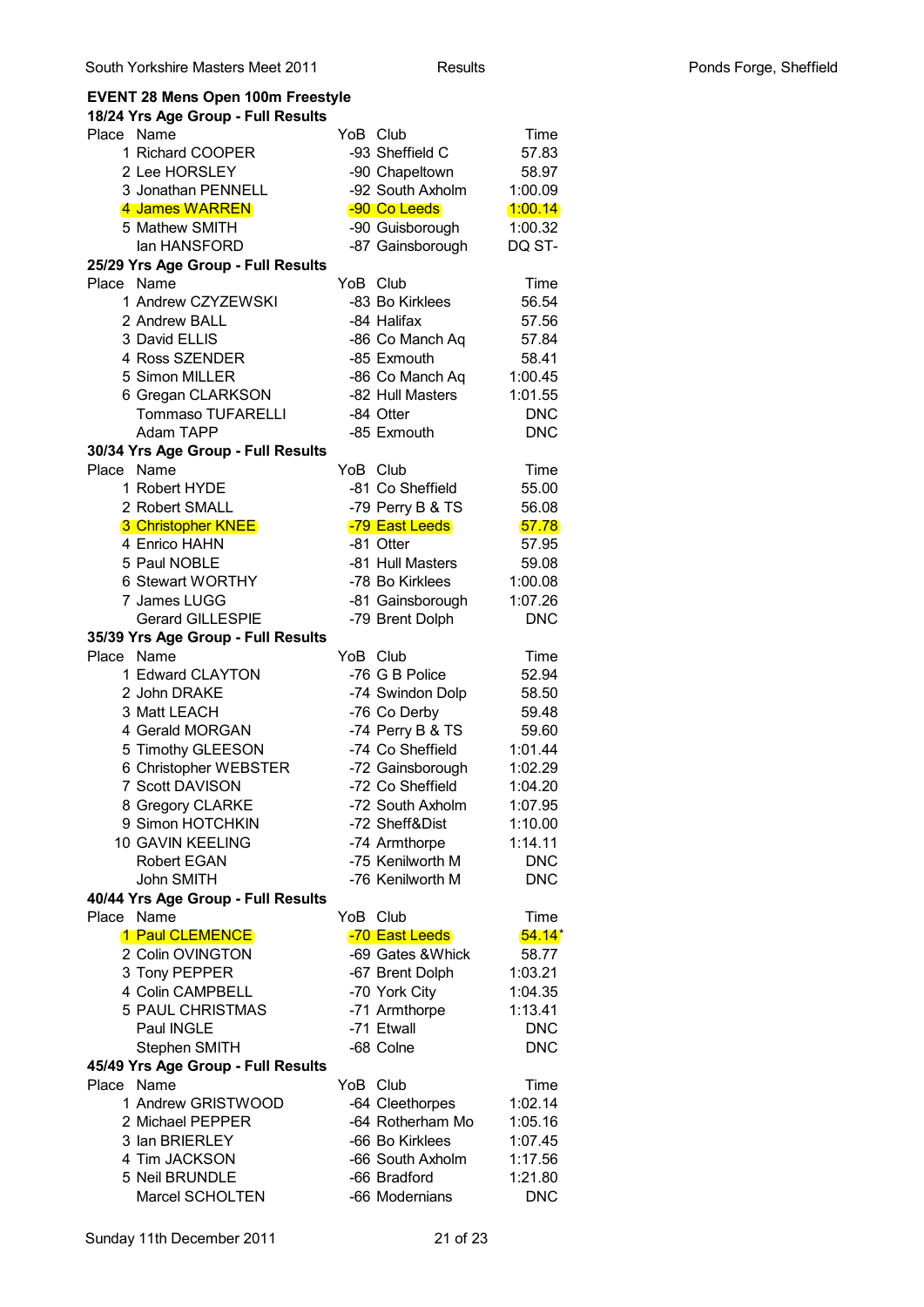| 50/54 Yrs Age Group - Full Results                                                                                                                                                        |     |                                                                                  |                                            |
|-------------------------------------------------------------------------------------------------------------------------------------------------------------------------------------------|-----|----------------------------------------------------------------------------------|--------------------------------------------|
| Place<br>Name                                                                                                                                                                             |     | YoB Club                                                                         | Time                                       |
| 1 Mark JONES                                                                                                                                                                              |     | -60 Everton                                                                      | 1:05.97                                    |
| 2 Simon MERRETT                                                                                                                                                                           |     | -60 Deben                                                                        | 1:07.78                                    |
| 3 Kevin DEVINE                                                                                                                                                                            |     | -57 RichmondDale                                                                 | 1:13.79                                    |
| 4 David EDDOWES                                                                                                                                                                           |     | -59 Bo Kirklees                                                                  | 1:13.92                                    |
| 5 Kevin DUNNE                                                                                                                                                                             |     | -57 South Axholm                                                                 | 1:26.49                                    |
| Peter FRENCH                                                                                                                                                                              |     | -58 Co Newcastle                                                                 | <b>DNC</b>                                 |
| <b>Colin LEIPER</b>                                                                                                                                                                       |     | -59 Birmingham M                                                                 | <b>DNC</b>                                 |
| 55/59 Yrs Age Group - Full Results                                                                                                                                                        |     |                                                                                  |                                            |
| Place<br>Name                                                                                                                                                                             |     | YoB Club                                                                         | Time                                       |
| 1 Trevor CLARK                                                                                                                                                                            |     | -54 Kenilworth M                                                                 | 1:05.18                                    |
| 2 Peter ILES                                                                                                                                                                              |     | -53 South Beds                                                                   | 1:09.30                                    |
| 3 Malcolm CLARK                                                                                                                                                                           |     | -56 East Leeds                                                                   | $1:13.84^*$                                |
| 60/64 Yrs Age Group - Full Results                                                                                                                                                        |     |                                                                                  |                                            |
| Place Name                                                                                                                                                                                |     | YoB Club                                                                         | Time                                       |
| 1 Christopher THORP                                                                                                                                                                       |     | -50 Co Derby                                                                     | 1:13.59                                    |
| 2 Keith ROTHWELL                                                                                                                                                                          |     | -49 Arfon Mast                                                                   | 1:23.51                                    |
| 65/69 Yrs Age Group - Full Results                                                                                                                                                        |     |                                                                                  |                                            |
| Place Name                                                                                                                                                                                |     | YoB Club                                                                         | Time                                       |
| 1 Carl BUTLER                                                                                                                                                                             |     | -44 RichmondDale                                                                 | 1:25.10                                    |
| 70 Yrs/Over Age Group - Full Results                                                                                                                                                      |     |                                                                                  |                                            |
| Place Name                                                                                                                                                                                |     | YoB Club                                                                         | Time                                       |
| 1 Harry BARROW                                                                                                                                                                            |     | -38 Elland                                                                       | 1:23.74                                    |
| 2 John WARD                                                                                                                                                                               |     | -37 Sheffield C                                                                  | 1:25.24                                    |
| <b>EVENT 29 Womens Open 100m Freestyle Team</b><br>Womens 72+ 100m Freestyle Team<br>Place Name<br>1 South Axholme Sharks<br>2 East Leeds SC<br>3 Rotherham Metro SC<br>4 Hull Masters SC | A.G | Club<br>South Axholm<br><b>East Leeds</b><br>Rotherham Mo<br><b>Hull Masters</b> | Time<br>57.79<br>59.00<br>59.15<br>1:00.36 |
| <b>EVENT 30 Mens Open 100m Freestyle Team</b>                                                                                                                                             |     |                                                                                  |                                            |
| Mens 72+ 100m Freestyle Team                                                                                                                                                              |     |                                                                                  |                                            |
| Place<br>Name                                                                                                                                                                             | A.G | Club                                                                             | Time                                       |
| 1 East Leeds SC                                                                                                                                                                           |     | <b>East Leeds</b>                                                                | 49.91                                      |
|                                                                                                                                                                                           |     |                                                                                  |                                            |
| 2 South Axholme Sharks                                                                                                                                                                    |     | South Axholm                                                                     | 54.62                                      |
| EVENT 31 Womens Open 100m Freestyle Team<br>Womens 120+ 100m Freestyle Team                                                                                                               |     |                                                                                  |                                            |
| Place Name                                                                                                                                                                                | A.G | Club                                                                             | Time                                       |
| 1 Richmond Dales                                                                                                                                                                          |     | RichmondDale                                                                     | 58.69                                      |
| <b>EVENT 32 Mens Open 100m Freestyle Team</b>                                                                                                                                             |     |                                                                                  |                                            |
| Mens 120+ 100m Freestyle Team<br>Place<br>Name                                                                                                                                            | A.G | Club                                                                             | Time                                       |
|                                                                                                                                                                                           |     |                                                                                  | 47.86                                      |
| 1 Perry Beeches<br>2 Hull Masters SC                                                                                                                                                      |     | Perry B & TS<br><b>Hull Masters</b>                                              | 52.98                                      |